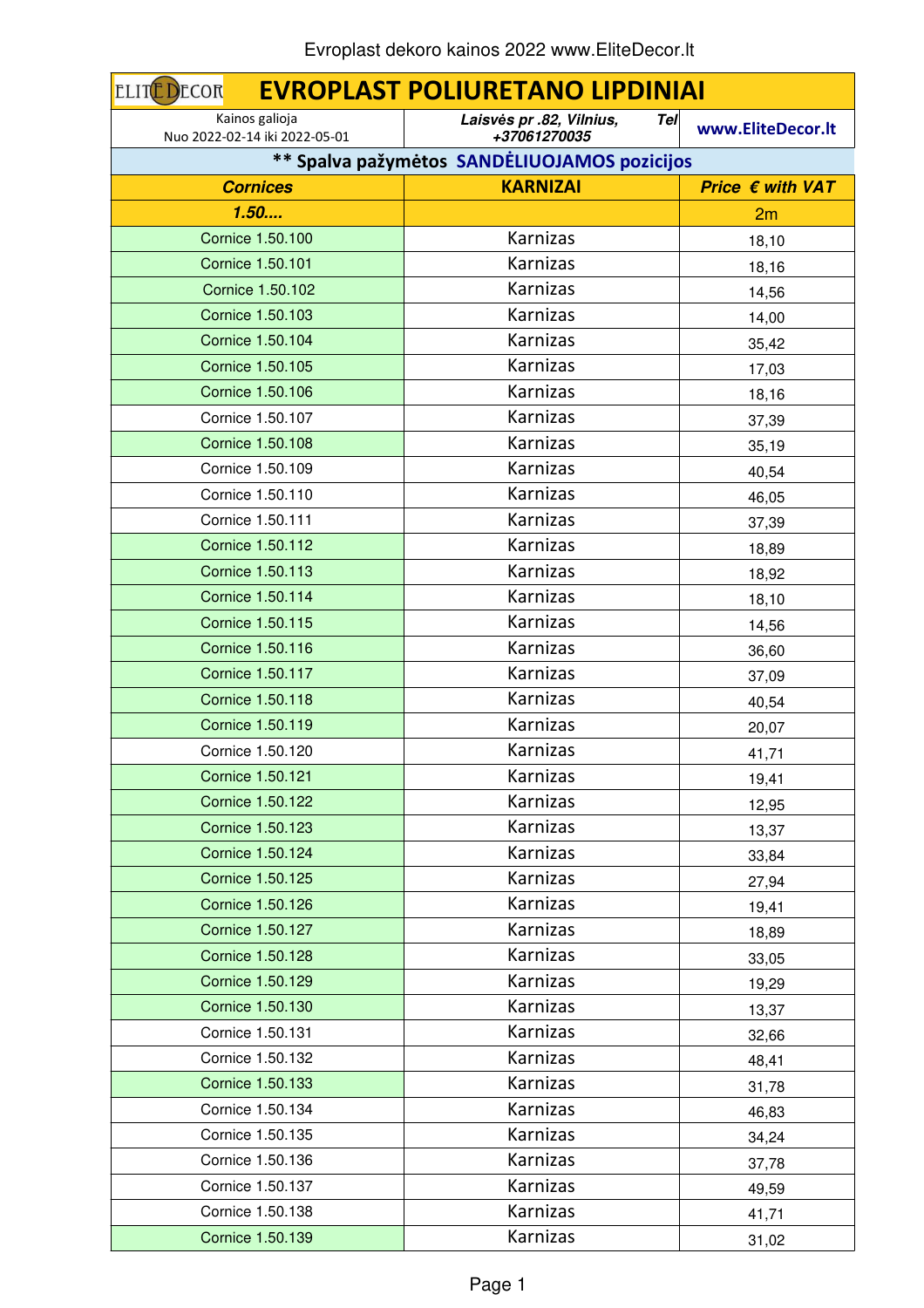| Cornice 1.50.140        | Karnizas | 18,50 |
|-------------------------|----------|-------|
| Cornice 1.50.141        | Karnizas | 18,50 |
| Cornice 1.50.142        | Karnizas | 41,71 |
| Cornice 1.50.143        | Karnizas | 17,79 |
| Cornice 1.50.144        | Karnizas | 20,07 |
| Cornice 1.50.145        | Karnizas | 52,73 |
| Cornice 1.50.147        | Karnizas | 41,03 |
| <b>Cornice 1.50.148</b> | Karnizas | 35,42 |
| Cornice 1.50.150        | Karnizas | 13,77 |
| Cornice 1.50.151        | Karnizas | 53,52 |
| Cornice 1.50.152        | Karnizas | 53,52 |
| Cornice 1.50.153        | Karnizas | 53,52 |
| Cornice 1.50.154        | Karnizas | 12,59 |
| Cornice 1.50.155        | Karnizas | 12,59 |
| Cornice 1.50.156        | Karnizas | 13,77 |
| Cornice 1.50.157        | Karnizas | 12,98 |
| Cornice 1.50.158        | Karnizas | 12,98 |
| Cornice 1.50.159        | Karnizas | 13,37 |
| Cornice 1.50.160        | Karnizas | 17,71 |
| Cornice 1.50.161        | Karnizas | 20,47 |
| Cornice 1.50.162        | Karnizas | 18,50 |
| Cornice 1.50.163        | Karnizas | 35,02 |
| Cornice 1.50.164        | Karnizas | 38,57 |
| Cornice 1.50.165        | Karnizas | 18,33 |
| Cornice 1.50.166        | Karnizas | 36,99 |
| Cornice 1.50.167        | Karnizas | 36,66 |
| <b>Cornice 1.50.168</b> | Karnizas | 36,66 |
| Cornice 1.50.169        | Karnizas | 35,42 |
| Cornice 1.50.170        | Karnizas | 20,07 |
| Cornice 1.50.171        | Karnizas | 13,37 |
| Cornice 1.50.172        | Karnizas | 13,77 |
| Cornice 1.50.173        | Karnizas | 13,77 |
| Cornice 1.50.174        | Karnizas | 13,98 |
| Cornice 1.50.175        | Karnizas | 37,39 |
| Cornice 1.50.176        | Karnizas | 34,24 |
| Cornice 1.50.177        | Karnizas | 20,47 |
| Cornice 1.50.179        | Karnizas | 19,29 |
| Cornice 1.50.180        | Karnizas | 33,30 |
| Cornice 1.50.181        | Karnizas | 19,68 |
| Cornice 1.50.182        | Karnizas | 19,29 |
| Cornice 1.50.183        | Karnizas | 20,85 |
| Cornice 1.50.184        | Karnizas | 20,85 |
| Cornice 1.50.185        | Karnizas | 36,60 |
| Cornice 1.50.186        | Karnizas | 20,85 |
| Cornice 1.50.187        | Karnizas | 18,50 |
| Cornice 1.50.188        | Karnizas | 18,50 |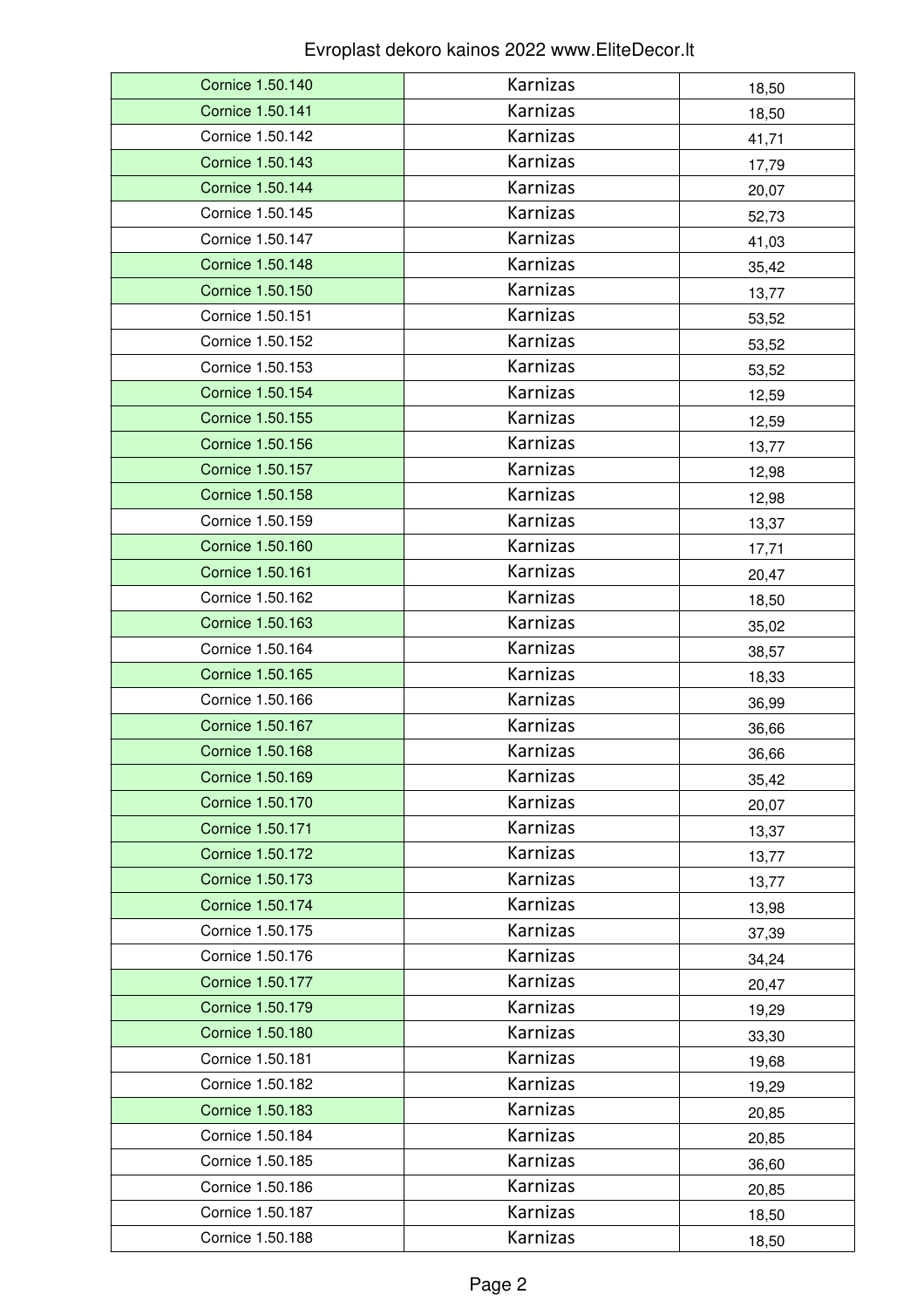| Cornice 1.50.189        | Karnizas             |                |
|-------------------------|----------------------|----------------|
| Cornice 1.50.190        | Karnizas             | 20,47<br>14,16 |
| <b>Cornice 1.50.191</b> | Karnizas             | 13,77          |
| Cornice 1.50.192        | Karnizas             |                |
| Cornice 1.50.193        | Karnizas             | 18,89          |
| Cornice 1.50.194        | Karnizas             | 33,45          |
|                         |                      | 18,10          |
| Cornice 1.50.195        | Karnizas<br>Karnizas | 19,68          |
| Cornice 1.50.196        |                      | 18,89          |
| Cornice 1.50.197        | Karnizas             | 20,85          |
| Cornice 1.50.198        | Karnizas             | 33,45          |
| Cornice 1.50.199        | Karnizas             | 20,47          |
| Cornice 1.50.200        | Karnizas             | 18,50          |
| Cornice 1.50.201        | Karnizas             | 46,05          |
| Cornice 1.50.202        | Karnizas             | 33,45          |
| Cornice 1.50.203        | Karnizas             | 37,39          |
| Cornice 1.50.204        | Karnizas             | 18,50          |
| Cornice 1.50.205        | Karnizas             | 20,47          |
| Cornice 1.50.206        | Karnizas             | 14,18          |
| Cornice 1.50.207        | Karnizas             | 20,07          |
| Cornice 1.50.208        | Karnizas             | 20,47          |
| Cornice 1.50.209        | Karnizas             | 41,62          |
| Cornice 1.50.210        | Karnizas             | 45,26          |
| Cornice 1.50.215        | Karnizas             | 14,57          |
| <b>Cornice 1.50.216</b> | Karnizas             | 18,50          |
| Cornice 1.50.220        | Karnizas             | 40,15          |
| Cornice 1.50.221        | Karnizas             | 46,83          |
| Cornice 1.50.222        | Karnizas             | 51,56          |
| ex214 Cornice 1.50.225  | Karnizas             | 17,31          |
| ex213 Cornice 1.50.226  | Karnizas             | 18,89          |
| Cornice 6.50.248        | Karnizas             | 18,90          |
| Cornice 1.50.249        | Karnizas             | 20,07          |
| Cornice 1.50.250        | Karnizas             | 34,24          |
| Cornice 1.50.251        | Karnizas             | 13,37          |
| Cornice 1.50.252        | Karnizas             | 38,68          |
| Cornice 1.50.253        | Karnizas             | 19,68          |
| Cornice 1.50.254        | Karnizas             | 28,38          |
| Cornice 1.50.255        | Karnizas             | 33,05          |
| Cornice 1.50.256        | Karnizas             | 38,18          |
| Cornice 1.50.257        | Karnizas             | 13,77          |
| Cornice 1.50.258        | Karnizas             | 12,59          |
| Cornice 1.50.259        | Karnizas             | 18,10          |
| Cornice 1.50.260        | Karnizas             | 46,05          |
| Cornice 1.50.261        | Karnizas             | 32,92          |
| Cornice 1.50.262        | Karnizas             | 38,57          |
| Cornice 1.50.264        | Karnizas             | 47,23          |
| Cornice 1.50.265        | Karnizas             | 20,47          |
|                         |                      |                |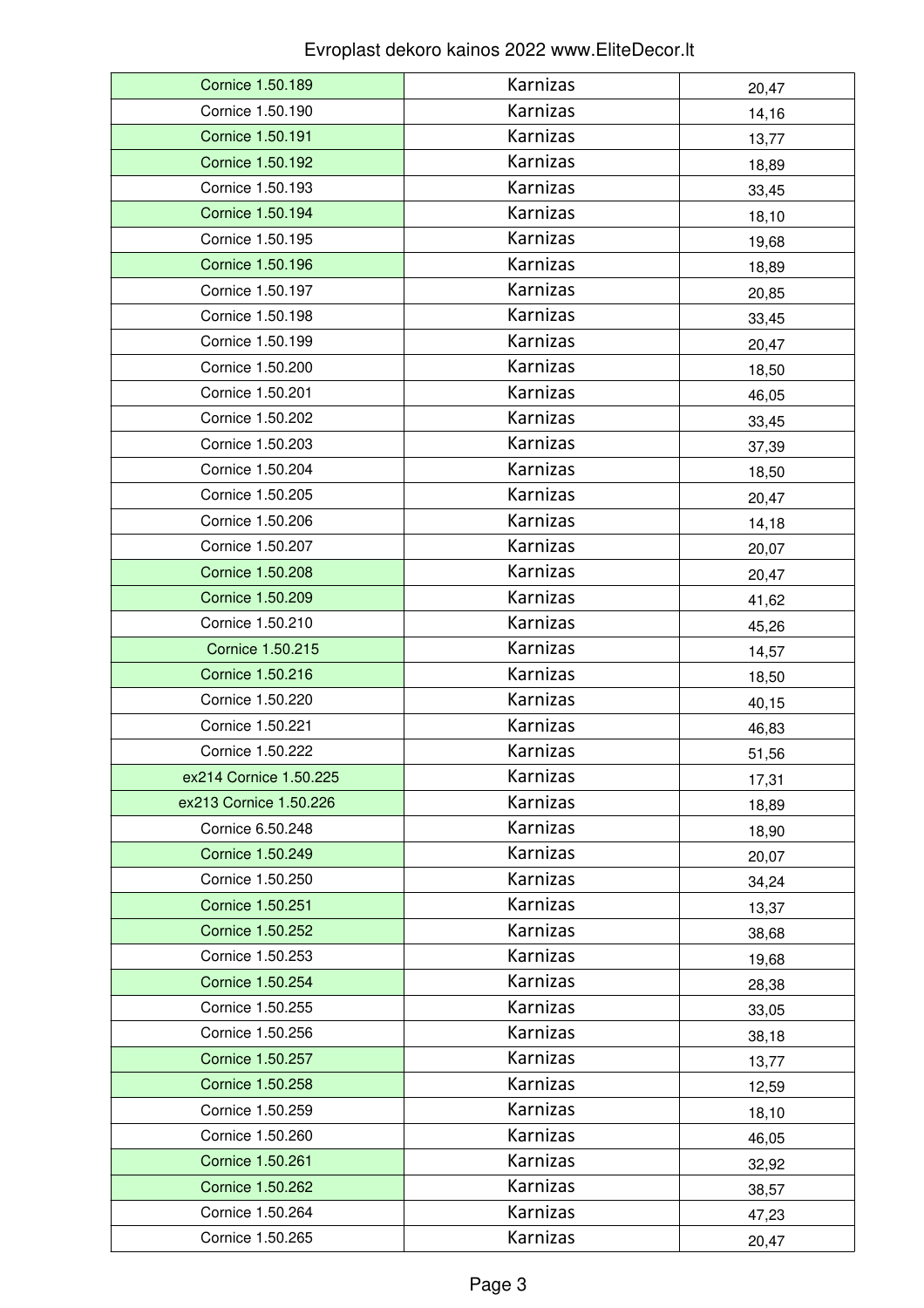| Cornice 1.50.266                                                     | Karnizas                                             | 18,50              |
|----------------------------------------------------------------------|------------------------------------------------------|--------------------|
| Cornice 1.50.268                                                     | Karnizas                                             | 39,75              |
| Cornice 1.50.270                                                     | Karnizas                                             | 44,86              |
| Cornice 1.50.271                                                     | Karnizas                                             | 57,46              |
| Cornice 1.50.272                                                     | Karnizas                                             | 14,18              |
| Cornice 1.50.273                                                     | Karnizas                                             | 66,51              |
| Cornice 1.50.274                                                     | Karnizas                                             | 20,47              |
| Cornice 1.50.275                                                     | Karnizas                                             | 36,99              |
| Cornice 1.50.276                                                     | Karnizas                                             | 20,07              |
| Cornice 1.50.277                                                     | Karnizas                                             | 39,75              |
| Cornice 1.50.278                                                     | Karnizas                                             | 20,85              |
| Cornice 1.50.279                                                     | Karnizas                                             | 38,57              |
| Cornice 1.50.280                                                     | Karnizas                                             | 51,56              |
| Cornice 1.50.281                                                     | Karnizas                                             | 52,34              |
| Cornice 1.50.282                                                     | Karnizas                                             | 18,10              |
| Cornice 1.50.283                                                     | Karnizas                                             | 18,10              |
| Cornice 1.50.284                                                     | Karnizas                                             | 18,50              |
| Cornice 1.50.285                                                     | Karnizas                                             | 40,15              |
| Cornice 1.50.286                                                     | Karnizas                                             | 20,07              |
| Cornice 1.50.288                                                     | Karnizas                                             | 18,10              |
| Cornice 1.50.289                                                     | Karnizas                                             | 17,71              |
| Cornice 1.50.290                                                     | Karnizas                                             | 18,50              |
| Cornice 1.50.292                                                     | Karnizas                                             | 13,39              |
| Cornice 1.50.293                                                     | Karnizas                                             | 20,86              |
| Cornice 1.50.294                                                     | Karnizas                                             | 14,18              |
| Cornice 1.50.295                                                     | Karnizas                                             | 13,39              |
| Cornice 1.50.297                                                     | Karnizas                                             | 12,98              |
| Cornice 1.50.299                                                     | Karnizas                                             | 13,77              |
| Cornice 1.50.621                                                     | Karnizas                                             | 30,31              |
| Cornice 1.50.622                                                     | Karnizas                                             | 40,94              |
|                                                                      |                                                      |                    |
| <b>Flexible Cornice (FLEX)</b>                                       | <b>KARNIZAI lankstūs</b>                             | VNT kaina € su PVM |
| 1.50FLEX                                                             |                                                      | 2m                 |
| Flexible Cornice (FLEX) 1.50.100                                     | <b>Karnizas LANKSTUS</b>                             | 36,21              |
| Flexible Cornice (FLEX) 1.50.101                                     | <b>Karnizas LANKSTUS</b>                             | 36,33              |
| Flexible Cornice (FLEX) 1.50.102                                     | <b>Karnizas LANKSTUS</b>                             | 29,11              |
| Flexible Cornice (FLEX) 1.50.103                                     | <b>Karnizas LANKSTUS</b>                             | 28,47              |
| Flexible Cornice (FLEX) 1.50.104                                     | <b>Karnizas LANKSTUS</b>                             | 70,83              |
| Flexible Cornice (FLEX) 1.50.105                                     | <b>Karnizas LANKSTUS</b>                             |                    |
| Flexible Cornice (FLEX) 1.50.106                                     |                                                      | 34,06              |
|                                                                      | <b>Karnizas LANKSTUS</b>                             | 36,33              |
| Flexible Cornice (FLEX) 1.50.107                                     | <b>Karnizas LANKSTUS</b>                             | 74,78              |
| Flexible Cornice (FLEX) 1.50.108                                     | <b>Karnizas LANKSTUS</b>                             | 70,38              |
| Flexible Cornice (FLEX) 1.50.109                                     | <b>Karnizas LANKSTUS</b>                             | 81,08              |
| Flexible Cornice (FLEX) 1.50.110                                     | <b>Karnizas LANKSTUS</b>                             | 92,09              |
| Flexible Cornice (FLEX) 1.50.111<br>Flexible Cornice (FLEX) 1.50.112 | <b>Karnizas LANKSTUS</b><br><b>Karnizas LANKSTUS</b> | 74,78              |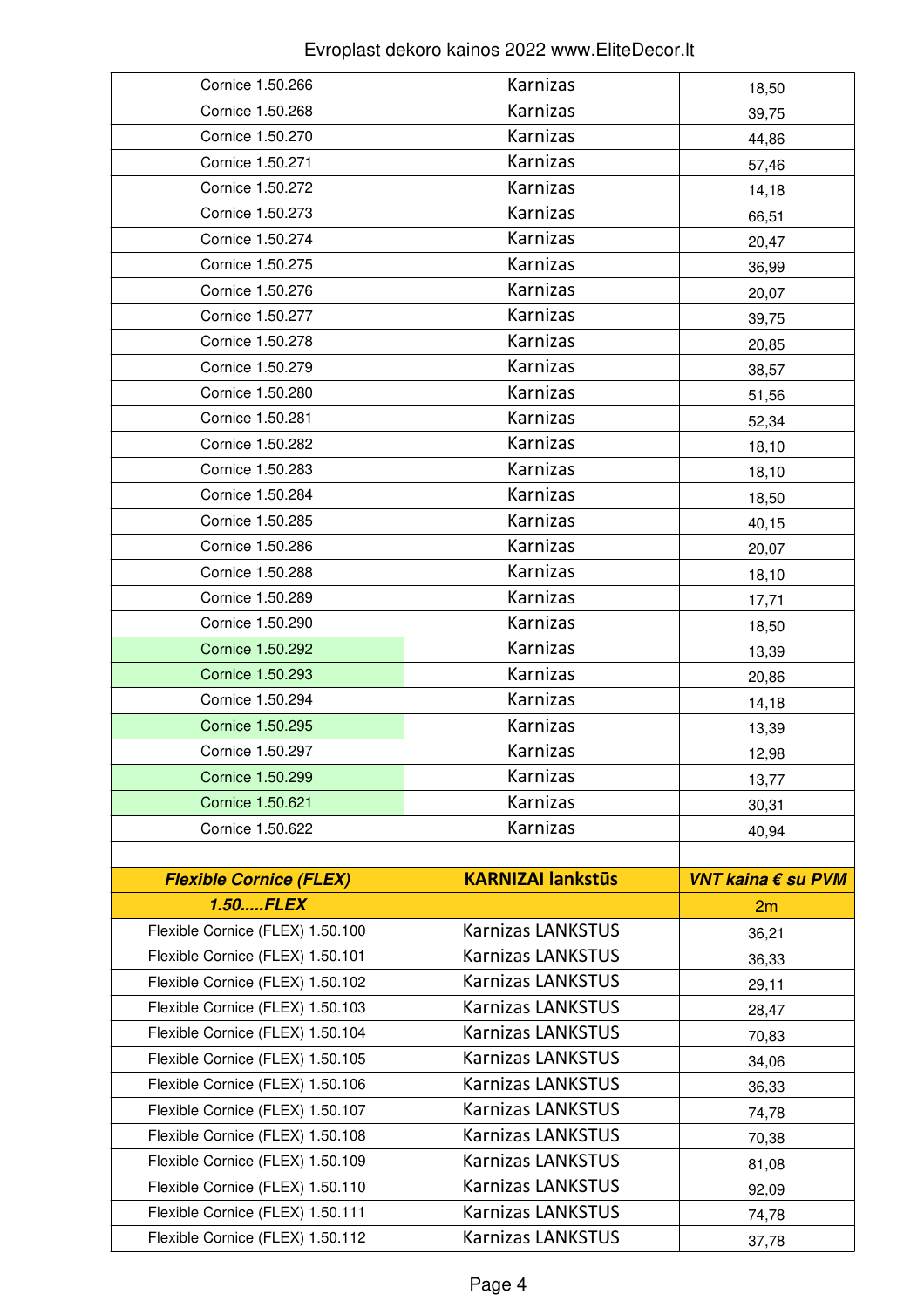| Flexible Cornice (FLEX) 1.50.113 | <b>Karnizas LANKSTUS</b> | 37,84  |
|----------------------------------|--------------------------|--------|
| Flexible Cornice (FLEX) 1.50.114 | <b>Karnizas LANKSTUS</b> | 36,21  |
| Flexible Cornice (FLEX) 1.50.115 | <b>Karnizas LANKSTUS</b> | 29,11  |
| Flexible Cornice (FLEX) 1.50.116 | <b>Karnizas LANKSTUS</b> | 73,20  |
| Flexible Cornice (FLEX) 1.50.117 | <b>Karnizas LANKSTUS</b> | 74,17  |
| Flexible Cornice (FLEX) 1.50.118 | <b>Karnizas LANKSTUS</b> | 81,08  |
| Flexible Cornice (FLEX) 1.50.119 | <b>Karnizas LANKSTUS</b> | 40,15  |
| Flexible Cornice (FLEX) 1.50.120 | <b>Karnizas LANKSTUS</b> | 83,42  |
| Flexible Cornice (FLEX) 1.50.121 | <b>Karnizas LANKSTUS</b> | 38,81  |
| Flexible Cornice (FLEX) 1.50.122 | <b>Karnizas LANKSTUS</b> | 25,98  |
| Flexible Cornice (FLEX) 1.50.123 | <b>Karnizas LANKSTUS</b> | 26,75  |
| Flexible Cornice (FLEX) 1.50.124 | <b>Karnizas LANKSTUS</b> | 67,68  |
| Flexible Cornice (FLEX) 1.50.125 | <b>Karnizas LANKSTUS</b> | 55,89  |
| Flexible Cornice (FLEX) 1.50.126 | <b>Karnizas LANKSTUS</b> | 38,81  |
| Flexible Cornice (FLEX) 1.50.127 | <b>Karnizas LANKSTUS</b> | 37,78  |
| Flexible Cornice (FLEX) 1.50.128 | <b>Karnizas LANKSTUS</b> | 66,11  |
| Flexible Cornice (FLEX) 1.50.129 | <b>Karnizas LANKSTUS</b> | 38,57  |
| Flexible Cornice (FLEX) 1.50.130 | <b>Karnizas LANKSTUS</b> | 26,75  |
| Flexible Cornice (FLEX) 1.50.131 | Karnizas LANKSTUS        | 65,32  |
| Flexible Cornice (FLEX) 1.50.132 | <b>Karnizas LANKSTUS</b> | 96,82  |
| Flexible Cornice (FLEX) 1.50.133 | <b>Karnizas LANKSTUS</b> | 63,56  |
| Flexible Cornice (FLEX) 1.50.134 | <b>Karnizas LANKSTUS</b> | 93,67  |
| Flexible Cornice (FLEX) 1.50.135 | <b>Karnizas LANKSTUS</b> | 68,47  |
| Flexible Cornice (FLEX) 1.50.136 | <b>Karnizas LANKSTUS</b> | 75,56  |
| Flexible Cornice (FLEX) 1.50.137 | <b>Karnizas LANKSTUS</b> | 99,19  |
| Flexible Cornice (FLEX) 1.50.138 | <b>Karnizas LANKSTUS</b> | 83,42  |
| Flexible Cornice (FLEX) 1.50.139 | <b>Karnizas LANKSTUS</b> | 62,05  |
| Flexible Cornice (FLEX) 1.50.140 | <b>Karnizas LANKSTUS</b> | 36,99  |
| Flexible Cornice (FLEX) 1.50.141 | <b>Karnizas LANKSTUS</b> | 36,99  |
| Flexible Cornice (FLEX) 1.50.142 | <b>Karnizas LANKSTUS</b> | 83,42  |
| Flexible Cornice (FLEX) 1.50.143 | <b>Karnizas LANKSTUS</b> | 35,57  |
| Flexible Cornice (FLEX) 1.50.144 | <b>Karnizas LANKSTUS</b> | 40,15  |
| Flexible Cornice (FLEX) 1.50.145 | <b>Karnizas LANKSTUS</b> | 105,46 |
| Flexible Cornice (FLEX) 1.50.147 | Karnizas LANKSTUS        | 82,07  |
| Flexible Cornice (FLEX) 1.50.148 | <b>Karnizas LANKSTUS</b> | 70,83  |
| Flexible Cornice (FLEX) 1.50.150 | <b>Karnizas LANKSTUS</b> | 27,53  |
| Flexible Cornice (FLEX) 1.50.151 | <b>Karnizas LANKSTUS</b> | 107,04 |
| Flexible Cornice (FLEX) 1.50.152 | <b>Karnizas LANKSTUS</b> | 107,04 |
| Flexible Cornice (FLEX) 1.50.153 | <b>Karnizas LANKSTUS</b> | 107,04 |
| Flexible Cornice (FLEX) 1.50.154 | <b>Karnizas LANKSTUS</b> | 25,17  |
| Flexible Cornice (FLEX) 1.50.155 | <b>Karnizas LANKSTUS</b> | 25,17  |
| Flexible Cornice (FLEX) 1.50.156 | Karnizas LANKSTUS        | 27,53  |
| Flexible Cornice (FLEX) 1.50.157 | <b>Karnizas LANKSTUS</b> | 25,96  |
| Flexible Cornice (FLEX) 1.50.158 | <b>Karnizas LANKSTUS</b> | 25,96  |
| Flexible Cornice (FLEX) 1.50.159 | <b>Karnizas LANKSTUS</b> | 26,75  |
| Flexible Cornice (FLEX) 1.50.160 | <b>Karnizas LANKSTUS</b> | 35,42  |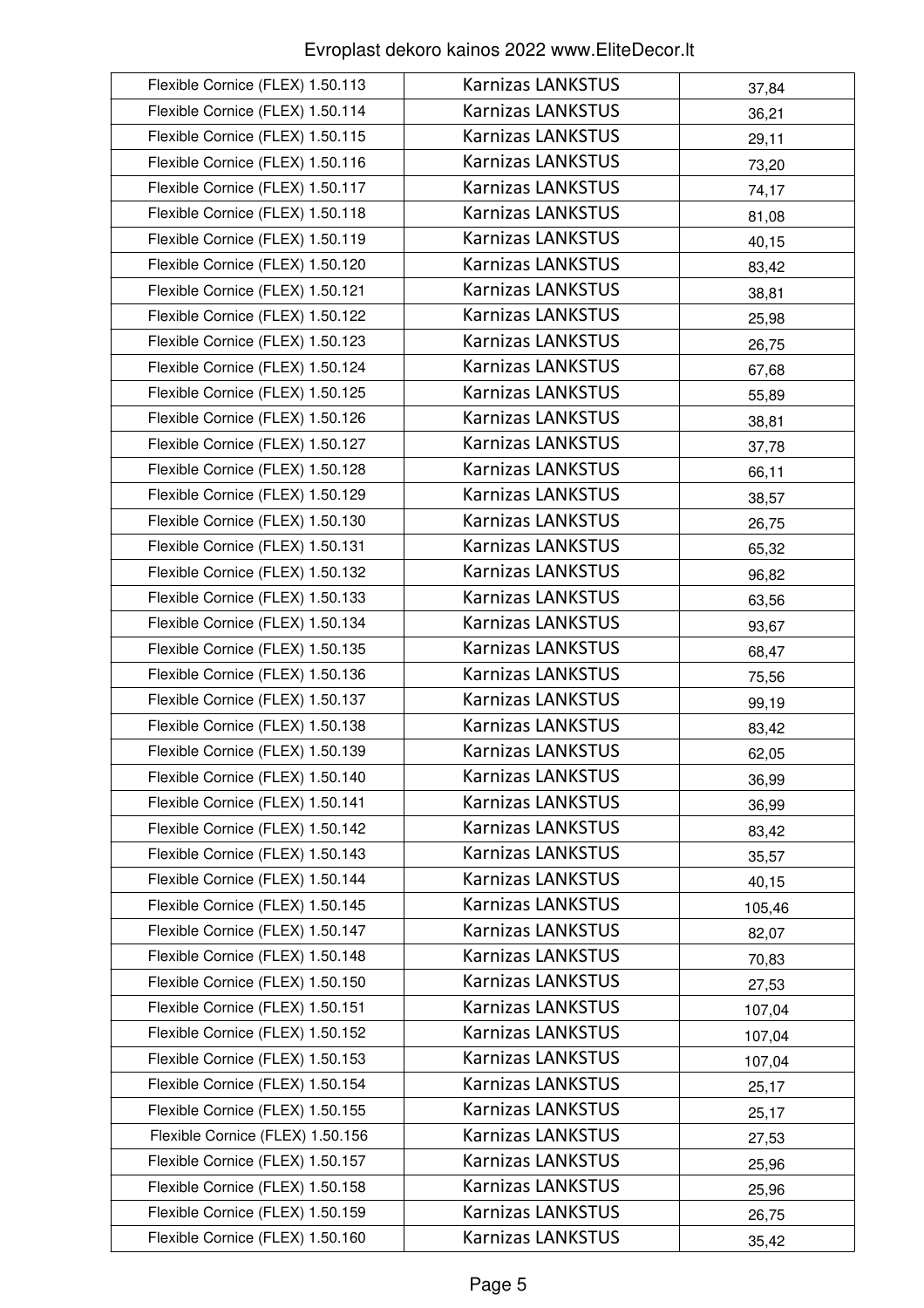| Flexible Cornice (FLEX) 1.50.161 | <b>Karnizas LANKSTUS</b> | 40,94 |
|----------------------------------|--------------------------|-------|
| Flexible Cornice (FLEX) 1.50.162 | <b>Karnizas LANKSTUS</b> | 36,99 |
| Flexible Cornice (FLEX) 1.50.163 | <b>Karnizas LANKSTUS</b> | 70,05 |
| Flexible Cornice (FLEX) 1.50.164 | <b>Karnizas LANKSTUS</b> | 77,14 |
| Flexible Cornice (FLEX) 1.50.165 | <b>Karnizas LANKSTUS</b> | 36,67 |
| Flexible Cornice (FLEX) 1.50.166 | <b>Karnizas LANKSTUS</b> | 73,99 |
| Flexible Cornice (FLEX) 1.50.168 | Karnizas LANKSTUS        | 73,31 |
| Flexible Cornice (FLEX) 1.50.169 | <b>Karnizas LANKSTUS</b> | 70,83 |
| Flexible Cornice (FLEX) 1.50.170 | Karnizas LANKSTUS        | 40,15 |
| Flexible Cornice (FLEX) 1.50.171 | <b>Karnizas LANKSTUS</b> | 26,75 |
| Flexible Cornice (FLEX) 1.50.172 | <b>Karnizas LANKSTUS</b> | 27,53 |
| Flexible Cornice (FLEX) 1.50.173 | <b>Karnizas LANKSTUS</b> | 27,53 |
| Flexible Cornice (FLEX) 1.50.174 | <b>Karnizas LANKSTUS</b> | 27,97 |
| Flexible Cornice (FLEX) 1.50.175 | <b>Karnizas LANKSTUS</b> | 74,78 |
| Flexible Cornice (FLEX) 1.50.176 | <b>Karnizas LANKSTUS</b> | 68,47 |
| Flexible Cornice (FLEX) 1.50.177 | <b>Karnizas LANKSTUS</b> | 40,94 |
| Flexible Cornice (FLEX) 1.50.179 | <b>Karnizas LANKSTUS</b> | 38,57 |
| Flexible Cornice (FLEX) 1.50.180 | <b>Karnizas LANKSTUS</b> | 66,59 |
| Flexible Cornice (FLEX) 1.50.181 | <b>Karnizas LANKSTUS</b> | 39,36 |
| Flexible Cornice (FLEX) 1.50.182 | <b>Karnizas LANKSTUS</b> | 38,57 |
| Flexible Cornice (FLEX) 1.50.183 | <b>Karnizas LANKSTUS</b> | 41,70 |
| Flexible Cornice (FLEX) 1.50.184 | <b>Karnizas LANKSTUS</b> | 41,70 |
| Flexible Cornice (FLEX) 1.50.185 | <b>Karnizas LANKSTUS</b> | 73,20 |
| Flexible Cornice (FLEX) 1.50.186 | <b>Karnizas LANKSTUS</b> | 41,70 |
| Flexible Cornice (FLEX) 1.50.187 | <b>Karnizas LANKSTUS</b> | 36,99 |
| Flexible Cornice (FLEX) 1.50.188 | <b>Karnizas LANKSTUS</b> | 36,99 |
| Flexible Cornice (FLEX) 1.50.189 | <b>Karnizas LANKSTUS</b> | 40,94 |
| Flexible Cornice (FLEX) 1.50.190 | <b>Karnizas LANKSTUS</b> | 28,32 |
| Flexible Cornice (FLEX) 1.50.191 | <b>Karnizas LANKSTUS</b> | 27,53 |
| Flexible Cornice (FLEX) 1.50.192 | <b>Karnizas LANKSTUS</b> | 37,78 |
| Flexible Cornice (FLEX) 1.50.193 | <b>Karnizas LANKSTUS</b> | 66,89 |
| Flexible Cornice (FLEX) 1.50.194 | <b>Karnizas LANKSTUS</b> | 36,21 |
| Flexible Cornice (FLEX) 1.50.195 | <b>Karnizas LANKSTUS</b> | 39,36 |
| Flexible Cornice (FLEX) 1.50.196 | Karnizas LANKSTUS        | 37,78 |
| Flexible Cornice (FLEX) 1.50.197 | <b>Karnizas LANKSTUS</b> | 41,70 |
| Flexible Cornice (FLEX) 1.50.198 | <b>Karnizas LANKSTUS</b> | 66,89 |
| Flexible Cornice (FLEX) 1.50.199 | <b>Karnizas LANKSTUS</b> | 40,94 |
| Flexible Cornice (FLEX) 1.50.200 | <b>Karnizas LANKSTUS</b> | 36,99 |
| Flexible Cornice (FLEX) 1.50.201 | <b>Karnizas LANKSTUS</b> | 92,09 |
| Flexible Cornice (FLEX) 1.50.202 | <b>Karnizas LANKSTUS</b> | 66,89 |
| Flexible Cornice (FLEX) 1.50.203 | <b>Karnizas LANKSTUS</b> | 74,78 |
| Flexible Cornice (FLEX) 1.50.204 | <b>Karnizas LANKSTUS</b> | 36,99 |
| Flexible Cornice (FLEX) 1.50.205 | <b>Karnizas LANKSTUS</b> | 40,94 |
| Flexible Cornice (FLEX) 1.50.206 | <b>Karnizas LANKSTUS</b> | 28,35 |
| Flexible Cornice (FLEX) 1.50.207 | <b>Karnizas LANKSTUS</b> | 40,15 |
| Flexible Cornice (FLEX) 1.50.208 | <b>Karnizas LANKSTUS</b> | 40,94 |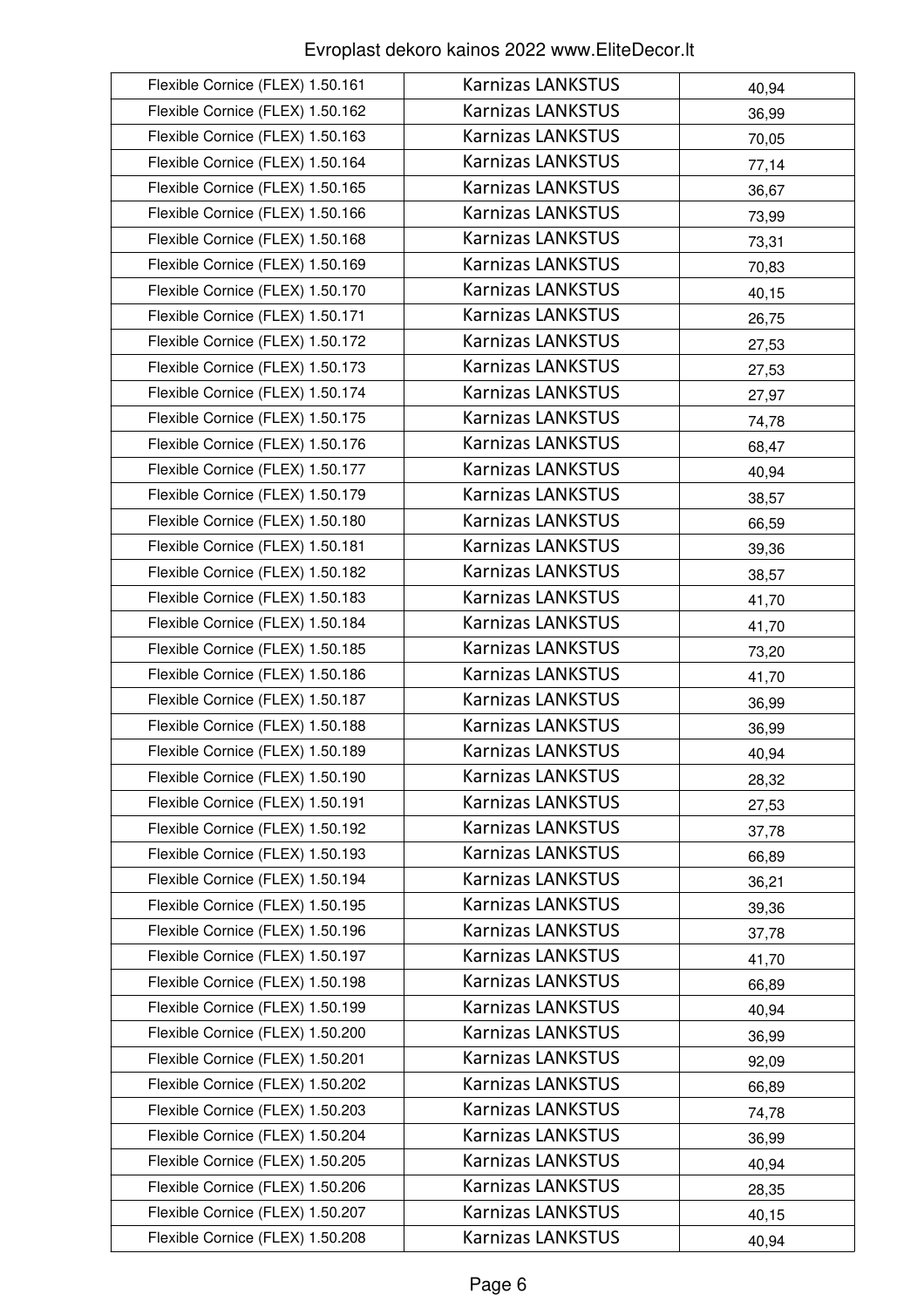| Flexible Cornice (FLEX) 1.50.209 | <b>Karnizas LANKSTUS</b> | 83,24  |
|----------------------------------|--------------------------|--------|
| Flexible Cornice (FLEX) 1.50.210 | <b>Karnizas LANKSTUS</b> | 90,51  |
| Flexible Cornice (FLEX) 1.50.215 | <b>Karnizas LANKSTUS</b> | 29,14  |
| Flexible Cornice (FLEX) 1.50.216 | <b>Karnizas LANKSTUS</b> | 36,99  |
| Flexible Cornice (FLEX) 1.50.220 | <b>Karnizas LANKSTUS</b> | 80,29  |
| Flexible Cornice (FLEX) 1.50.221 | <b>Karnizas LANKSTUS</b> | 93,67  |
| Flexible Cornice (FLEX) 1.50.222 | <b>Karnizas LANKSTUS</b> | 103,13 |
| Flexible Cornice (FLEX) 1.50.225 | <b>Karnizas LANKSTUS</b> | 34,63  |
| Flexible Cornice (FLEX) 1.50.226 | <b>Karnizas LANKSTUS</b> | 37,78  |
| Flexible Cornice (FLEX) 1.50.249 | <b>Karnizas LANKSTUS</b> | 40,15  |
| Flexible Cornice (FLEX) 1.50.250 | <b>Karnizas LANKSTUS</b> | 68,47  |
| Flexible Cornice (FLEX) 1.50.251 | <b>Karnizas LANKSTUS</b> | 26,75  |
| Flexible Cornice (FLEX) 1.50.252 | <b>Karnizas LANKSTUS</b> | 77,36  |
| Flexible Cornice (FLEX) 1.50.253 | <b>Karnizas LANKSTUS</b> | 39,36  |
| Flexible Cornice (FLEX) 1.50.254 | <b>Karnizas LANKSTUS</b> | 56,77  |
| Flexible Cornice (FLEX) 1.50.255 | <b>Karnizas LANKSTUS</b> | 66,11  |
| Flexible Cornice (FLEX) 1.50.256 | <b>Karnizas LANKSTUS</b> | 76,35  |
| Flexible Cornice (FLEX) 1.50.257 | <b>Karnizas LANKSTUS</b> | 27,53  |
| Flexible Cornice (FLEX) 1.50.258 | <b>Karnizas LANKSTUS</b> | 25,17  |
| Flexible Cornice (FLEX) 1.50.259 | <b>Karnizas LANKSTUS</b> | 36,21  |
| Flexible Cornice (FLEX) 1.50.260 | <b>Karnizas LANKSTUS</b> | 92,09  |
| Flexible Cornice (FLEX) 1.50.261 | <b>Karnizas LANKSTUS</b> | 65,84  |
| Flexible Cornice (FLEX) 1.50.262 | <b>Karnizas LANKSTUS</b> | 77,14  |
| Flexible Cornice (FLEX) 1.50.264 | <b>Karnizas LANKSTUS</b> | 94,46  |
| Flexible Cornice (FLEX) 1.50.265 | Karnizas LANKSTUS        | 40,94  |
| Flexible Cornice (FLEX) 1.50.266 | <b>Karnizas LANKSTUS</b> | 36,99  |
| Flexible Cornice (FLEX) 1.50.268 | <b>Karnizas LANKSTUS</b> | 79,51  |
| Flexible Cornice (FLEX) 1.50.270 | <b>Karnizas LANKSTUS</b> | 89,73  |
| Flexible Cornice (FLEX) 1.50.271 | <b>Karnizas LANKSTUS</b> | 114,92 |
| Flexible Cornice (FLEX) 1.50.272 | <b>Karnizas LANKSTUS</b> | 28,35  |
| Flexible Cornice (FLEX) 1.50.273 | <b>Karnizas LANKSTUS</b> | 133,03 |
| Flexible Cornice (FLEX) 1.50.274 | <b>Karnizas LANKSTUS</b> | 40,94  |
| Flexible Cornice (FLEX) 1.50.275 | <b>Karnizas LANKSTUS</b> | 73,99  |
| Flexible Cornice (FLEX) 1.50.276 | <b>Karnizas LANKSTUS</b> | 40,15  |
| Flexible Cornice (FLEX) 1.50.277 | <b>Karnizas LANKSTUS</b> | 79,51  |
| Flexible Cornice (FLEX) 1.50.278 | <b>Karnizas LANKSTUS</b> | 41,70  |
| Flexible Cornice (FLEX) 1.50.279 | <b>Karnizas LANKSTUS</b> | 77,14  |
| Flexible Cornice (FLEX) 1.50.280 | <b>Karnizas LANKSTUS</b> | 103,13 |
| Flexible Cornice (FLEX) 1.50.281 | <b>Karnizas LANKSTUS</b> | 104,68 |
| Flexible Cornice (FLEX) 1.50.282 | <b>Karnizas LANKSTUS</b> | 36,21  |
| Flexible Cornice (FLEX) 1.50.283 | <b>Karnizas LANKSTUS</b> | 36,21  |
| Flexible Cornice (FLEX) 1.50.284 | <b>Karnizas LANKSTUS</b> | 36,99  |
| Flexible Cornice (FLEX) 1.50.285 | <b>Karnizas LANKSTUS</b> | 80,29  |
| Flexible Cornice (FLEX) 1.50.286 | <b>Karnizas LANKSTUS</b> | 40,15  |
| Flexible Cornice (FLEX) 1.50.288 | <b>Karnizas LANKSTUS</b> | 36,21  |
| Flexible Cornice (FLEX) 1.50.289 | <b>Karnizas LANKSTUS</b> | 35,42  |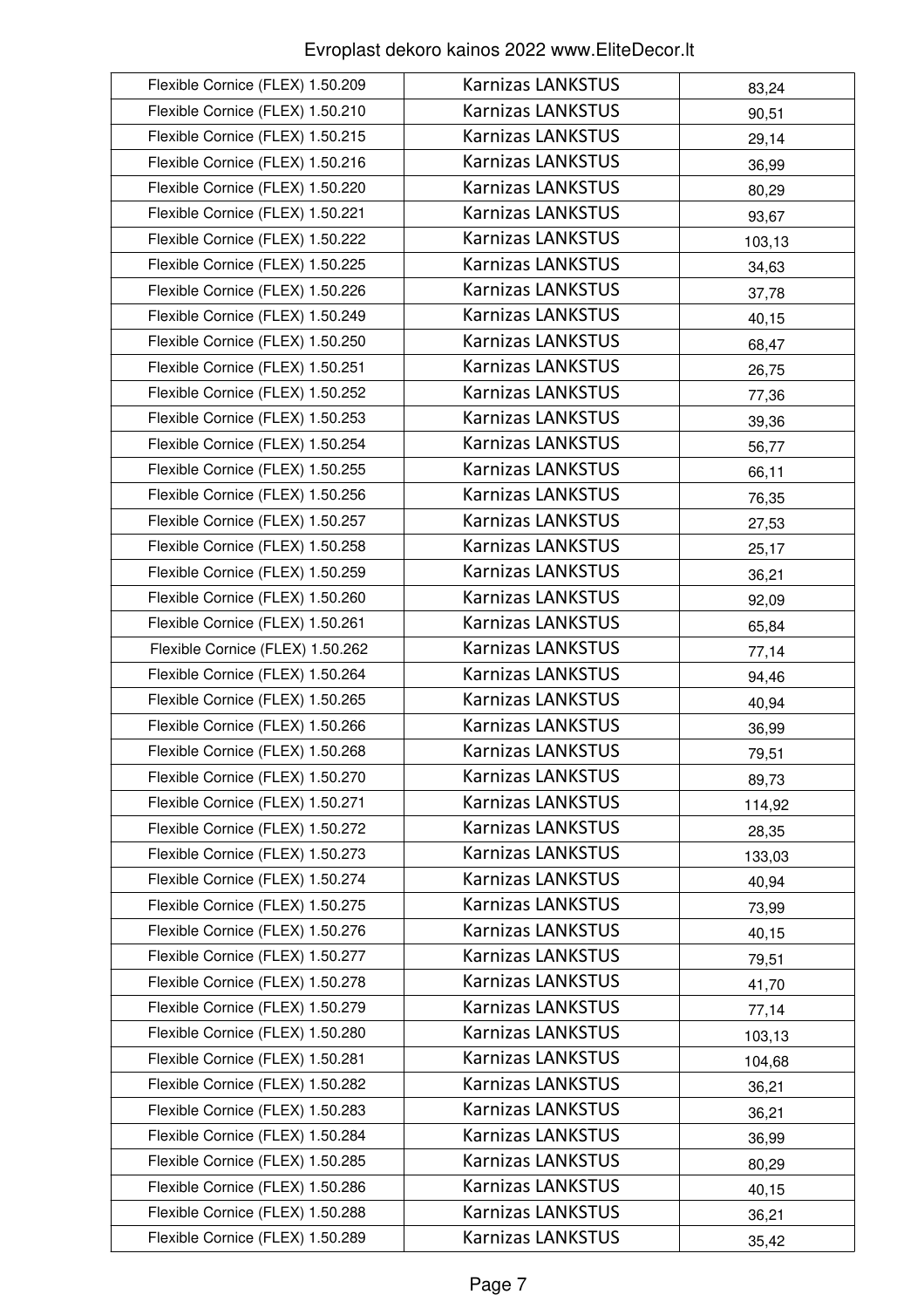| Flexible Cornice (FLEX) 1.50.290 | <b>Karnizas LANKSTUS</b> | 36,99              |
|----------------------------------|--------------------------|--------------------|
| Flexible Cornice (FLEX) 1.50.292 | <b>Karnizas LANKSTUS</b> | 26,77              |
| Flexible Cornice (FLEX) 1.50.293 | <b>Karnizas LANKSTUS</b> | 41,72              |
| Flexible Cornice (FLEX) 1.50.294 | <b>Karnizas LANKSTUS</b> | 28,35              |
| Flexible Cornice (FLEX) 1.50.295 | <b>Karnizas LANKSTUS</b> | 26,77              |
| Flexible Cornice (FLEX) 1.50.297 | <b>Karnizas LANKSTUS</b> | 25,96              |
| Flexible Cornice (FLEX) 1.50.299 | <b>Karnizas LANKSTUS</b> | 27,53              |
| Flexible Cornice (FLEX) 1.50.621 | <b>Karnizas LANKSTUS</b> | 60,61              |
| Flexible Cornice (FLEX) 1.50.622 | <b>Karnizas LANKSTUS</b> | 81,87              |
|                                  |                          |                    |
| <b>Mouldings</b>                 | <b>JUOSTOS</b>           | VNT kaina € su PVM |
| 1.51                             |                          | 2m                 |
| Moulding 1.51.301                | Juosta                   | 13,95              |
| <b>Moulding 1.51.302</b>         | Juosta                   | 15,89              |
| Moulding 1.51.303                | Juosta                   | 16,27              |
| Moulding 1.51.304                | Juosta                   | 15,51              |
| Moulding 1.51.305                | Juosta                   | 12,85              |
| <b>Moulding 1.51.306</b>         | Juosta                   | 13,24              |
| Moulding 1.51.307                | Juosta                   | 24,22              |
| Moulding 1.51.308                | Juosta                   | 13,95              |
| Moulding 1.51.309                | Juosta                   | 21,04              |
| <b>Moulding 1.51.310</b>         | Juosta                   | 24,22              |
| <b>Moulding 1.51.311</b>         | Juosta                   | 25,72              |
| <b>Moulding 1.51.312</b>         | Juosta                   | 14,81              |
| Moulding 1.51.313                | Juosta                   | 15,59              |
| <b>Moulding 1.51.314</b>         | Juosta                   | 15,59              |
| Moulding 1.51.315                | Juosta                   | 16,37              |
| Moulding 1.51.316                | Juosta                   | 14,81              |
| Moulding 1.51.317                | Juosta                   | 23,08              |
| <b>Moulding 1.51.318</b>         | Juosta                   | 16,76              |
| Moulding 1.51.319                | Juosta                   | 26,89              |
| Moulding 1.51.320                | Juosta                   | 25,72              |
| Moulding 1.51.321                | Juosta                   | 11,20              |
| Moulding 1.51.322                | Juosta                   | 11,75              |
| Moulding 1.51.323                | Juosta                   | 12,20              |
| Moulding 1.51.324                | Juosta                   | 12,07              |
| Moulding 1.51.325                | Juosta                   | 26,50              |
| Moulding 1.51.326                | Juosta                   | 15,59              |
| Moulding 1.51.327                | Juosta                   | 21,43              |
| Moulding 1.51.328                | Juosta                   | 15,59              |
| Moulding 1.51.329                | Juosta                   | 12,85              |
| Moulding 1.51.330                | Juosta                   | 16,37              |
| <b>Moulding 1.51.331</b>         | Juosta                   | 19,10              |
| Moulding 1.51.332                | Juosta                   | 19,88              |
| Moulding 1.51.334                | Juosta                   | 15,20              |
| Moulding 1.51.335                | Juosta                   | 16,37              |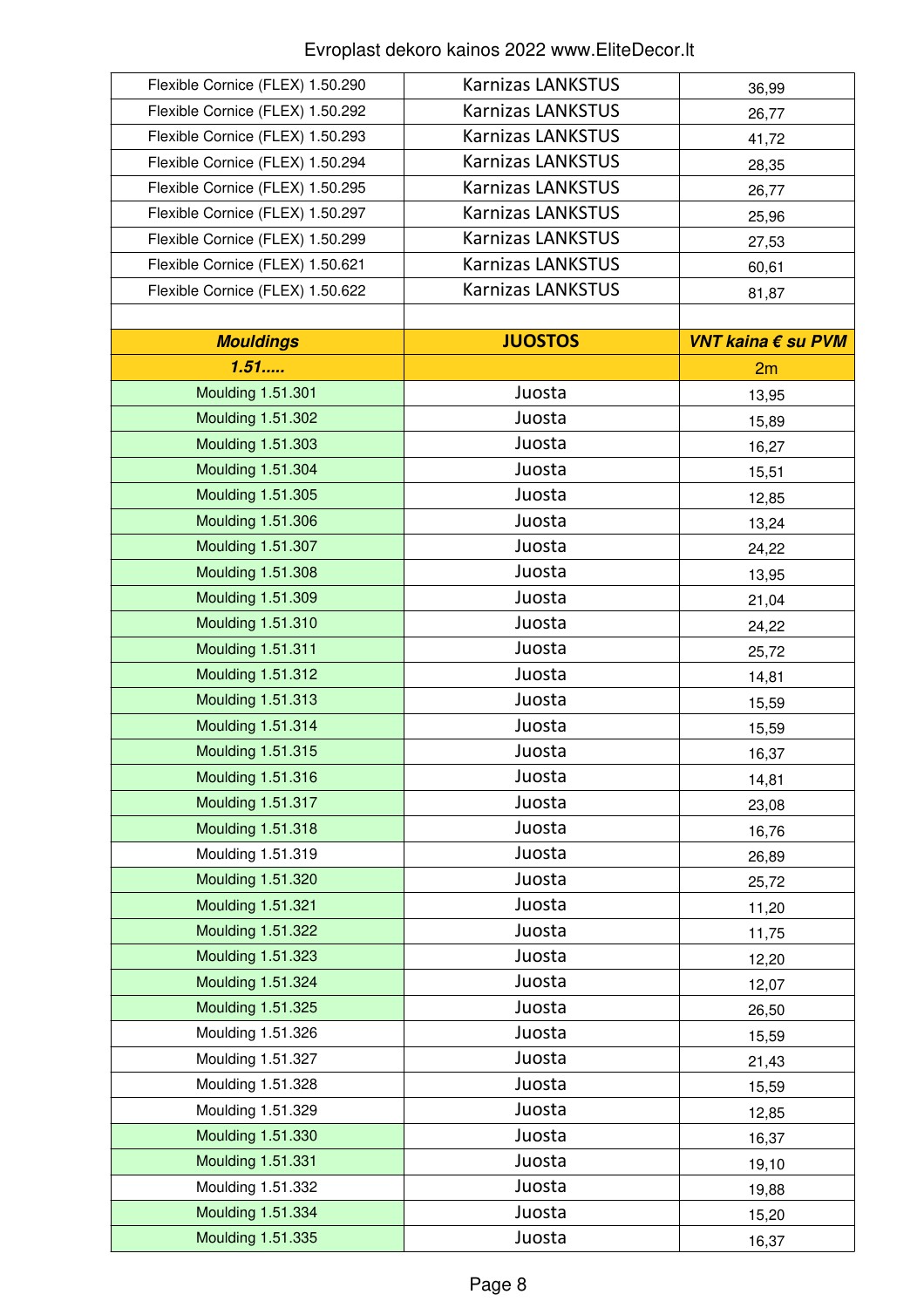| Moulding 1.51.336        | Juosta | 19,88 |
|--------------------------|--------|-------|
| Moulding 1.51.337        | Juosta | 23,39 |
| Moulding 1.51.338        | Juosta | 12,87 |
| Moulding 1.51.339        | Juosta | 20,27 |
| Moulding 1.51.340        | Juosta | 15,20 |
| Moulding 1.51.341        | Juosta | 21,43 |
| Moulding 1.51.342        | Juosta | 21,43 |
| Moulding 1.51.343        | Juosta | 19,88 |
| Moulding 1.51.344        | Juosta | 21,43 |
| Moulding 1.51.345        | Juosta | 25,33 |
| Moulding 1.51.346        | Juosta | 13,24 |
| Moulding 1.51.347        | Juosta | 24,18 |
| Moulding 1.51.348        | Juosta | 15,59 |
| Moulding 1.51.349        | Juosta | 26,11 |
| Moulding 1.51.350        | Juosta | 26,89 |
| <b>Moulding 1.51.351</b> | Juosta | 15,98 |
| Moulding 1.51.352        | Juosta | 14,81 |
| Moulding 1.51.353        | Juosta | 12,07 |
| Moulding 1.51.354        | Juosta | 16,37 |
| Moulding 1.51.355        | Juosta | 24,59 |
| <b>Moulding 1.51.356</b> | Juosta | 15,20 |
| Moulding 1.51.357        | Juosta | 15,20 |
| Moulding 1.51.358        | Juosta | 24,16 |
| Moulding 1.51.359        | Juosta | 15,20 |
| Moulding 1.51.360        | Juosta | 14,81 |
| Moulding 1.51.361        | Juosta | 16,37 |
| Moulding 1.51.362        | Juosta | 15,20 |
| Moulding 1.51.363        | Juosta | 22,99 |
| Moulding 1.51.364        | Juosta | 22,21 |
| Moulding 1.51.365        | Juosta | 18,71 |
| Moulding 1.51.366        | Juosta | 18,32 |
| Moulding 1.51.367        | Juosta | 24,55 |
| Moulding 1.51.368        | Juosta | 29,24 |
| Moulding 1.51.369        | Juosta | 20,66 |
| Moulding 1.51.370        | Juosta | 16,76 |
| Moulding 1.51.371        | Juosta | 21,05 |
| <b>Moulding 1.51.372</b> | Juosta | 12,85 |
| Moulding 1.51.373        | Juosta | 24,55 |
| Moulding 1.51.374        | Juosta | 23,77 |
| Moulding 1.51.375        | Juosta | 14,81 |
| Moulding 1.51.376        | Juosta | 22,99 |
| Moulding 1.51.377        | Juosta | 13,26 |
| <b>Moulding 1.51.378</b> | Juosta | 11,75 |
| Moulding 1.51.379        | Juosta | 12,50 |
| Moulding 1.51.380        | Juosta | 35,47 |
| Moulding 1.51.381        | Juosta | 38,98 |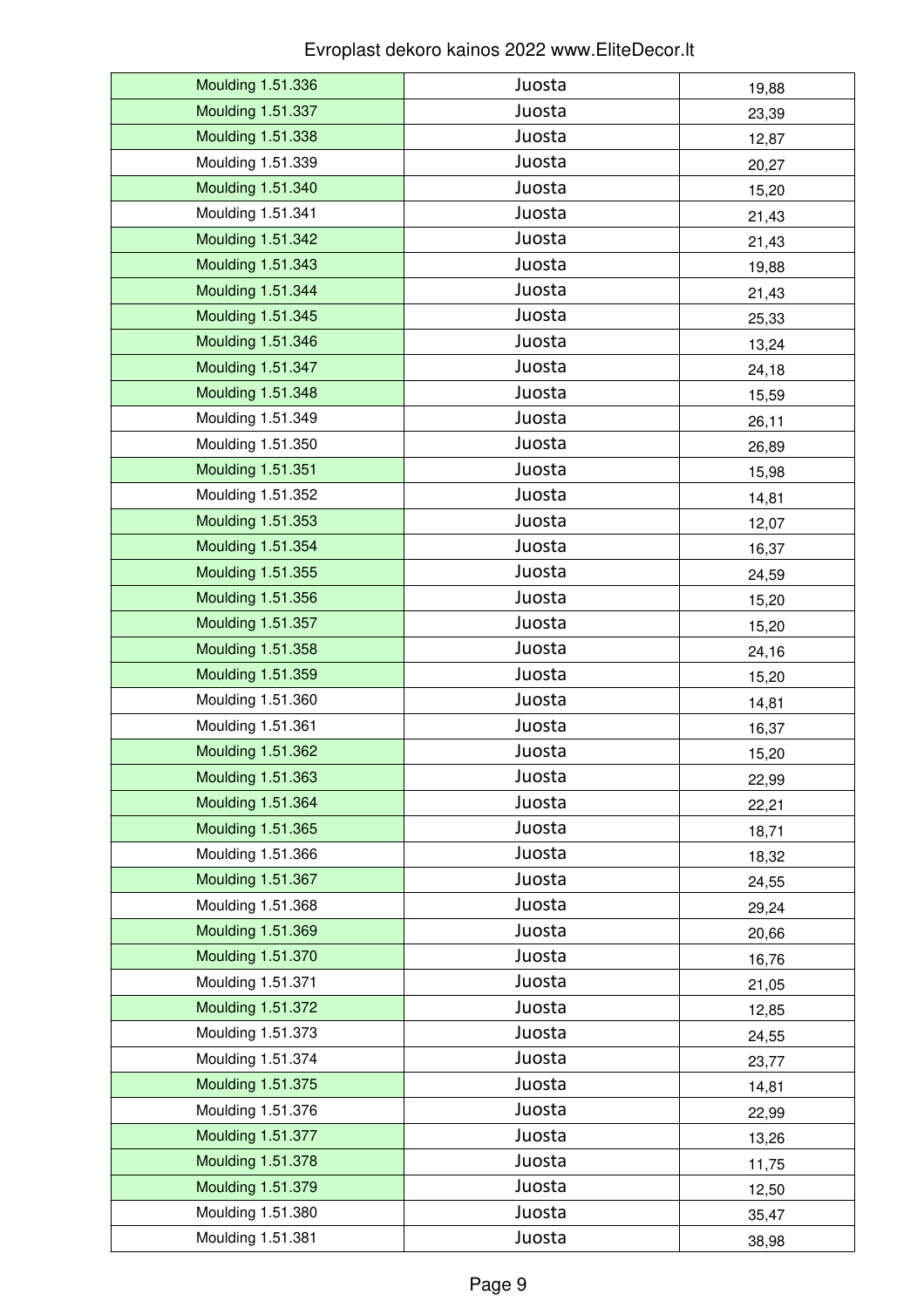| Moulding 1.51.382                 | Juosta                   | 26,50              |
|-----------------------------------|--------------------------|--------------------|
| Moulding 1.51.383                 | Juosta                   | 16,37              |
| Moulding 1.51.384                 | Juosta                   | 13,24              |
| Moulding 1.51.386                 | Juosta                   | 12,85              |
| Moulding 1.51.387                 | Juosta                   | 27,30              |
| Moulding 1.51.388                 | Juosta                   | 27,30              |
| Moulding 1.51.400                 | Juosta                   | 12,14              |
| <b>Moulding 1.51.401</b>          | Juosta                   | 11,20              |
| Moulding 1.51.601                 | Juosta                   | 34,70              |
| Moulding 1.51.602                 | Juosta                   | 70,95              |
| Moulding 1.51.603                 | Juosta                   | 101,35             |
| Moulding 1.51.604                 | Juosta                   | 96,29              |
| Moulding 1.51.605                 | Juosta                   | 26,50              |
| Moulding 1.51.606                 | Juosta                   | 32,36              |
|                                   |                          |                    |
| <b>Flexible Mouldings (FLEX)</b>  | <b>JUOSTOS lanksčios</b> | VNT kaina € su PVM |
| 1.51FLEX                          |                          | 2m                 |
| Flexible Moulding (FLEX) 1.51.301 | Juosta LANKSTI           | 27,90              |
| Flexible Moulding (FLEX) 1.51.302 | Juosta LANKSTI           | 31,78              |
| Flexible Moulding (FLEX) 1.51.303 | Juosta LANKSTI           | 32,54              |
| Flexible Moulding (FLEX) 1.51.304 | Juosta LANKSTI           | 31,02              |
| Flexible Moulding (FLEX) 1.51.305 | Juosta LANKSTI           | 25,71              |
| Flexible Moulding (FLEX) 1.51.306 | Juosta LANKSTI           | 26,49              |
| Flexible Moulding (FLEX) 1.51.307 | Juosta LANKSTI           | 48,43              |
| Flexible Moulding (FLEX) 1.51.308 | Juosta LANKSTI           | 27,90              |
| Flexible Moulding (FLEX) 1.51.309 | Juosta LANKSTI           | 42,08              |
| Flexible Moulding (FLEX) 1.51.310 | Juosta LANKSTI           | 48,43              |
| Flexible Moulding (FLEX) 1.51.311 | Juosta LANKSTI           | 51,44              |
| Flexible Moulding (FLEX) 1.51.312 | Juosta LANKSTI           | 29,61              |
| Flexible Moulding (FLEX) 1.51.313 | Juosta LANKSTI           | 31,17              |
| Flexible Moulding (FLEX) 1.51.314 | Juosta LANKSTI           | 31,17              |
| Flexible Moulding (FLEX) 1.51.315 | Juosta LANKSTI           | 32,73              |
| Flexible Moulding (FLEX) 1.51.316 | Juosta LANKSTI           | 29,61              |
| Flexible Moulding (FLEX) 1.51.317 | Juosta LANKSTI           | 46,16              |
| Flexible Moulding (FLEX) 1.51.318 | Juosta LANKSTI           | 33,52              |
| Flexible Moulding (FLEX) 1.51.319 | Juosta LANKSTI           | 53,79              |
| Flexible Moulding (FLEX) 1.51.320 | Juosta LANKSTI           | 51,44              |
| Flexible Moulding (FLEX) 1.51.321 | Juosta LANKSTI           | 22,41              |
| Flexible Moulding (FLEX) 1.51.322 | Juosta LANKSTI           | 23,50              |
| Flexible Moulding (FLEX) 1.51.323 | Juosta LANKSTI           | 24,20              |
| Flexible Moulding (FLEX) 1.51.324 | Juosta LANKSTI           | 24,15              |
| Flexible Moulding (FLEX) 1.51.325 | Juosta LANKSTI           | 53,56              |
| Flexible Moulding (FLEX) 1.51.326 | Juosta LANKSTI           | 31,17              |
| Flexible Moulding (FLEX) 1.51.327 | Juosta LANKSTI           | 42,86              |
| Flexible Moulding (FLEX) 1.51.328 | Juosta LANKSTI           | 31,17              |
| Flexible Moulding (FLEX) 1.51.329 | Juosta LANKSTI           | 25,71              |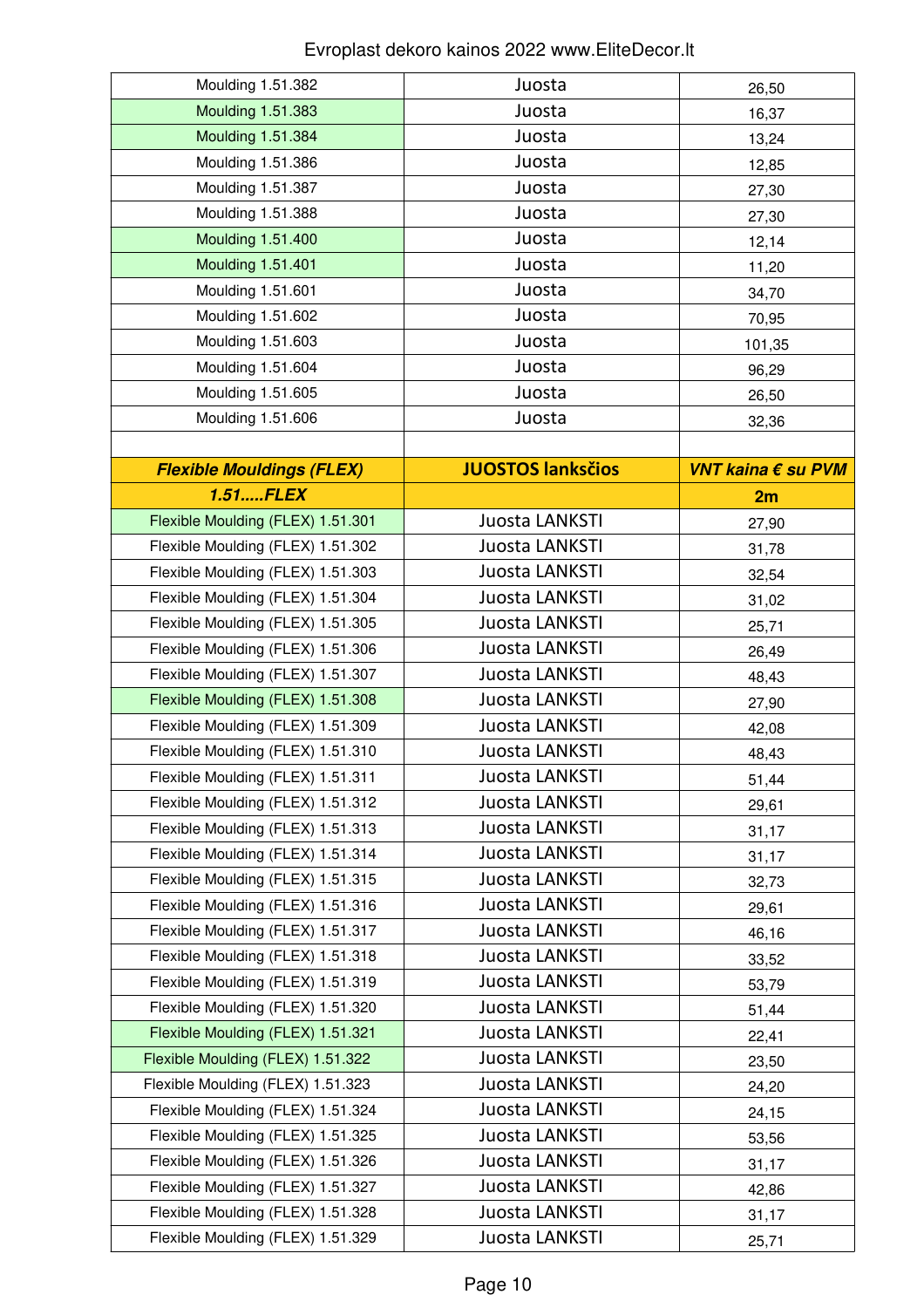| Flexible Moulding (FLEX) 1.51.330 | Juosta LANKSTI        | 32,73 |
|-----------------------------------|-----------------------|-------|
| Flexible Moulding (FLEX) 1.51.331 | <b>Juosta LANKSTI</b> | 38,20 |
| Flexible Moulding (FLEX) 1.51.332 | Juosta LANKSTI        | 39,76 |
| Flexible Moulding (FLEX) 1.51.334 | Juosta LANKSTI        | 30,39 |
| Flexible Moulding (FLEX) 1.51.335 | <b>Juosta LANKSTI</b> | 32,73 |
| Flexible Moulding (FLEX) 1.51.336 | Juosta LANKSTI        | 39,76 |
| Flexible Moulding (FLEX) 1.51.337 | Juosta LANKSTI        | 46,76 |
| Flexible Moulding (FLEX) 1.51.338 | Juosta LANKSTI        | 25,74 |
| Flexible Moulding (FLEX) 1.51.339 | Juosta LANKSTI        | 40,54 |
| Flexible Moulding (FLEX) 1.51.340 | Juosta LANKSTI        | 30,39 |
| Flexible Moulding (FLEX) 1.51.341 | Juosta LANKSTI        | 42,86 |
| Flexible Moulding (FLEX) 1.51.342 | Juosta LANKSTI        | 42,86 |
| Flexible Moulding (FLEX) 1.51.343 | Juosta LANKSTI        | 39,76 |
| Flexible Moulding (FLEX) 1.51.344 | Juosta LANKSTI        | 42,86 |
| Flexible Moulding (FLEX) 1.51.345 | Juosta LANKSTI        | 50,66 |
| Flexible Moulding (FLEX) 1.51.346 | Juosta LANKSTI        | 26,49 |
| Flexible Moulding (FLEX) 1.51.347 | Juosta LANKSTI        | 48,35 |
| Flexible Moulding (FLEX) 1.51.348 | <b>Juosta LANKSTI</b> | 31,17 |
| Flexible Moulding (FLEX) 1.51.349 | Juosta LANKSTI        | 52,22 |
| Flexible Moulding (FLEX) 1.51.350 | Juosta LANKSTI        | 53,79 |
| Flexible Moulding (FLEX) 1.51.351 | Juosta LANKSTI        | 31,95 |
| Flexible Moulding (FLEX) 1.51.352 | Juosta LANKSTI        | 29,61 |
| Flexible Moulding (FLEX) 1.51.353 | Juosta LANKSTI        | 24,15 |
| Flexible Moulding (FLEX) 1.51.354 | Juosta LANKSTI        | 32,73 |
| Flexible Moulding (FLEX) 1.51.355 | Juosta LANKSTI        | 49,19 |
| Flexible Moulding (FLEX) 1.51.356 | Juosta LANKSTI        | 30,39 |
| Flexible Moulding (FLEX) 1.51.357 | Juosta LANKSTI        | 30,39 |
| Flexible Moulding (FLEX) 1.51.358 | Juosta LANKSTI        | 48,32 |
| Flexible Moulding (FLEX) 1.51.359 | Juosta LANKSTI        | 30,39 |
| Flexible Moulding (FLEX) 1.51.360 | Juosta LANKSTI        | 29,61 |
| Flexible Moulding (FLEX) 1.51.361 | Juosta LANKSTI        | 32,73 |
| Flexible Moulding (FLEX) 1.51.362 | Juosta LANKSTI        | 30,39 |
| Flexible Moulding (FLEX) 1.51.363 | Juosta LANKSTI        | 45,98 |
| Flexible Moulding (FLEX) 1.51.367 | Juosta LANKSTI        | 49,10 |
| Flexible Moulding (FLEX) 1.51.368 | Juosta LANKSTI        | 58,47 |
| Flexible Moulding (FLEX) 1.51.370 | Juosta LANKSTI        | 33,52 |
| Flexible Moulding (FLEX) 1.51.373 | Juosta LANKSTI        | 49,10 |
| Flexible Moulding (FLEX) 1.51.374 | Juosta LANKSTI        | 47,54 |
| Flexible Moulding (FLEX) 1.51.375 | Juosta LANKSTI        | 29,61 |
| Flexible Moulding (FLEX) 1.51.376 | Juosta LANKSTI        | 45,98 |
| Flexible Moulding (FLEX) 1.51.377 | Juosta LANKSTI        | 26,52 |
| Flexible Moulding (FLEX) 1.51.378 | Juosta LANKSTI        | 23,50 |
| Flexible Moulding (FLEX) 1.51.379 | Juosta LANKSTI        | 25,00 |
| Flexible Moulding (FLEX) 1.51.380 | Juosta LANKSTI        | 70,93 |
| Flexible Moulding (FLEX) 1.51.381 | Juosta LANKSTI        | 77,96 |
| Flexible Moulding (FLEX) 1.51.382 | Juosta LANKSTI        | 53,56 |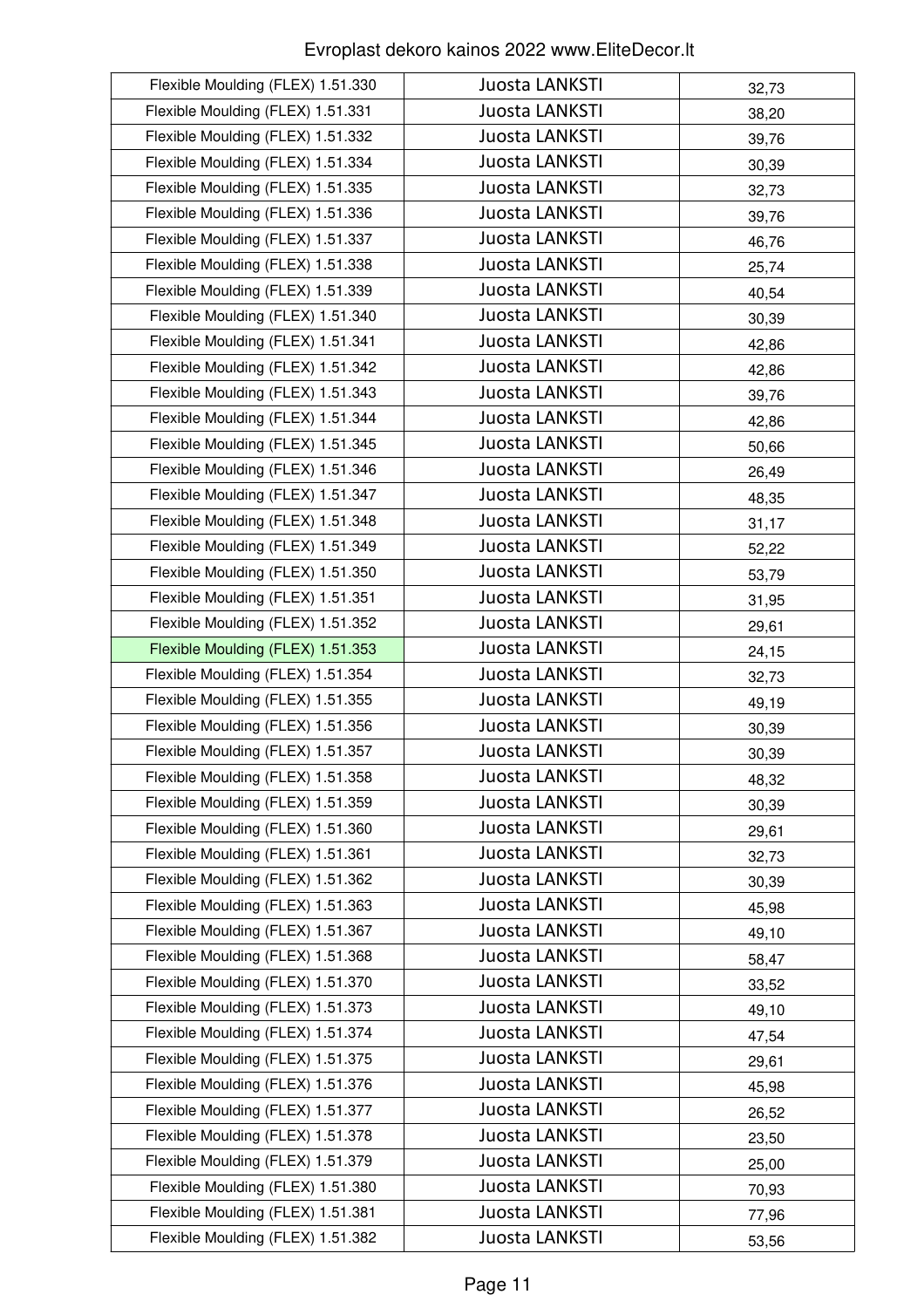| Flexible Moulding (FLEX) 1.51.383 | Juosta LANKSTI             | 32,73              |
|-----------------------------------|----------------------------|--------------------|
| Flexible Moulding (FLEX) 1.51.384 | Juosta LANKSTI             | 26,49              |
| Flexible Moulding (FLEX) 1.51.386 | Juosta LANKSTI             | 25,71              |
| Flexible Moulding (FLEX) 1.51.387 | Juosta LANKSTI             | 54,59              |
| Flexible Moulding (FLEX) 1.51.388 | Juosta LANKSTI             | 54,59              |
| Flexible Moulding (FLEX) 1.51.400 | Juosta LANKSTI             | 24,27              |
| Flexible Moulding (FLEX) 1.51.401 | Juosta LANKSTI             | 22,41              |
| Flexible Moulding (FLEX) 1.51.601 | Juosta LANKSTI             | 69,40              |
| Flexible Moulding (FLEX) 1.51.602 | Juosta LANKSTI             | 141,90             |
| Flexible Moulding (FLEX) 1.51.603 | Juosta LANKSTI             | 202,71             |
| Flexible Moulding (FLEX) 1.51.604 | Juosta LANKSTI             | 192,59             |
| Flexible Moulding (FLEX) 1.51.605 | Juosta LANKSTI             | 53,56              |
| Flexible Moulding (FLEX) 1.51.606 | Juosta LANKSTI             | 64,72              |
|                                   |                            |                    |
| <b>Corner Elements</b>            | <b>KAMPAI</b>              | VNT kaina € su PVM |
| 1.52                              |                            | Vnt                |
| Corner Element 1.52.279           | <b>KAMPAS prie juostos</b> | 13,64              |
| Corner Element 1.52.283           | <b>KAMPAS prie juostos</b> | 12,48              |
| Corner Element 1.52.284           | <b>KAMPAS prie juostos</b> | 11,68              |
| Corner Element 1.52.285           | <b>KAMPAS prie juostos</b> | 11,29              |
| Corner Element 1.52.286           | <b>KAMPAS prie juostos</b> | 11,68              |
| Corner Element 1.52.287           | <b>KAMPAS prie juostos</b> | 12,07              |
| Corner Element 1.52.288           | <b>KAMPAS prie juostos</b> | 13,24              |
| Corner Element 1.52.289           | <b>KAMPAS prie juostos</b> | 11,68              |
| Corner Element 1.52.290           | <b>KAMPAS prie juostos</b> | 12,46              |
| Corner Element 1.52.291           | <b>KAMPAS prie juostos</b> | 12,07              |
| Corner Element 1.52.292           | <b>KAMPAS prie juostos</b> | 12,85              |
| Corner Element 1.52.293           | <b>KAMPAS prie juostos</b> | 12,46              |
| Corner Element 1.52.294           | <b>KAMPAS prie juostos</b> | 13,24              |
| Corner Element 1.52.295           | <b>KAMPAS prie juostos</b> | 12,07              |
| Corner Element 1.52.296           | <b>KAMPAS prie juostos</b> | 14,42              |
| Corner Element 1.52.297           | <b>KAMPAS prie juostos</b> | 11,68              |
| Corner Element 1.52.298           | <b>KAMPAS prie juostos</b> | 11,68              |
| Corner Element 1.52.299           | <b>KAMPAS prie juostos</b> | 13,64              |
| Corner Element 1.52.300           | KAMPAS prie juostos        | 12,07              |
| Corner Element 1.52.301           | KAMPAS prie juostos        | 11,68              |
| Corner Element 1.52.302           | <b>KAMPAS prie juostos</b> | 12,07              |
| Corner Element 1.52.303           | <b>KAMPAS prie juostos</b> | 12,07              |
| Corner Element 1.52.308           | <b>KAMPAS prie juostos</b> | 11,68              |
| Corner Element 1.52.312           | <b>KAMPAS prie juostos</b> | 11,68              |
| Corner Element 1.52.313           | <b>KAMPAS prie juostos</b> | 24,55              |
| Corner Element 1.52.314           | KAMPAS prie juostos        | 14,42              |
| Corner Element 1.52.318           | KAMPAS prie juostos        | 12,46              |
| Corner Element 1.52.322           | KAMPAS prie juostos        | 10,90              |
| Corner Element 1.52.326           | <b>KAMPAS prie juostos</b> | 13,64              |
| Corner Element 1.52.328           | <b>KAMPAS prie juostos</b> | 12,07              |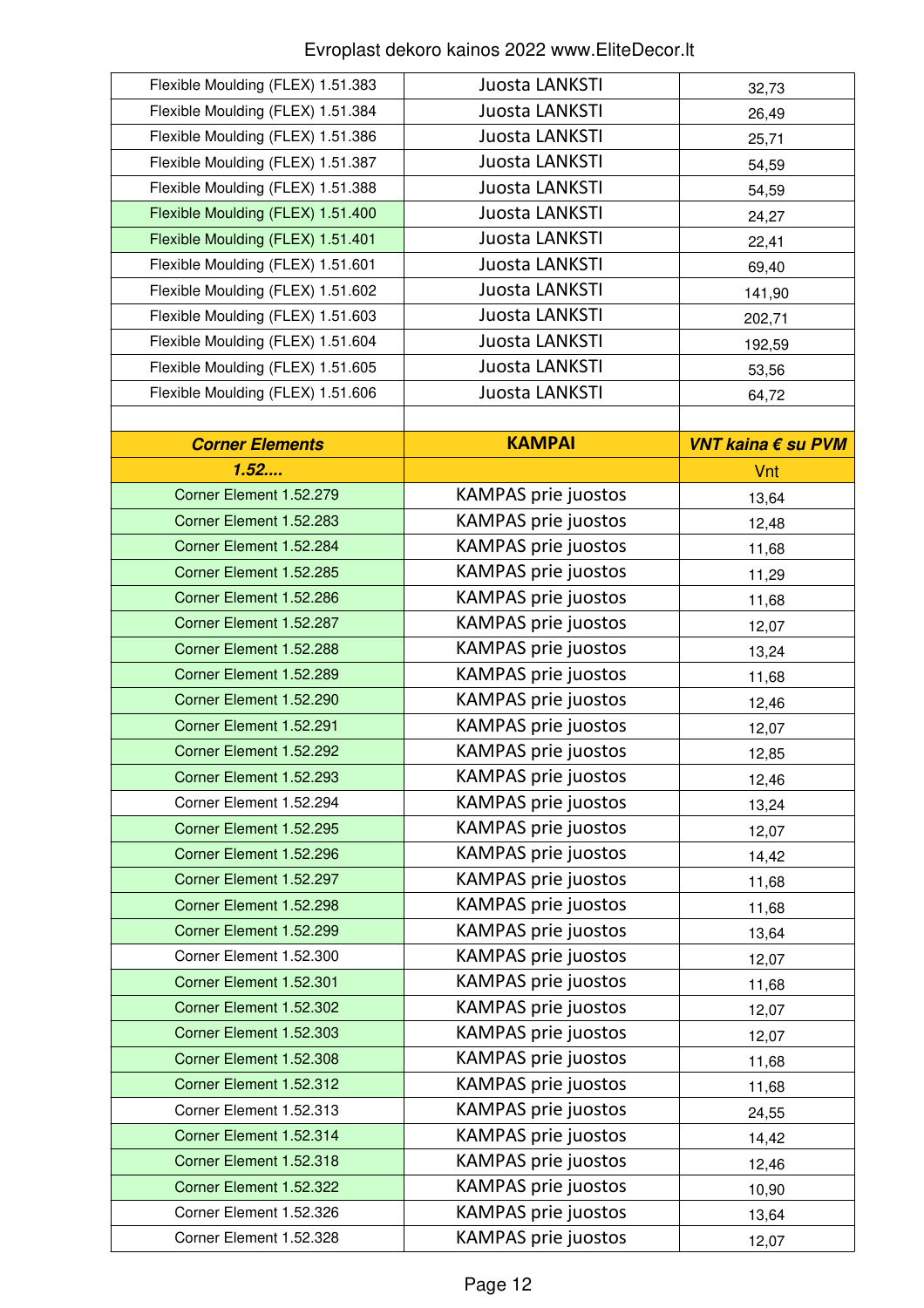| Corner Element 1.52.348                | <b>KAMPAS prie juostos</b>     | 11,68              |
|----------------------------------------|--------------------------------|--------------------|
| Corner Element 1.52.352                | <b>KAMPAS prie juostos</b>     | 12,85              |
| Corner Element 1.52.361                | <b>KAMPAS prie juostos</b>     | 13,24              |
| Corner Element 1.52.375                | <b>KAMPAS prie juostos</b>     | 13,24              |
| Corner Element 1.52.376                | <b>KAMPAS prie juostos</b>     | 12,85              |
| Corner Element 1.52.400                | <b>KAMPAS prie juostos</b>     | 12,85              |
|                                        |                                |                    |
| <b>Floor Profile</b>                   | <b>GRINDJUOSTĖ poliuretano</b> | VNT kaina € su PVM |
| 1.53                                   |                                | 2m                 |
| Floor Profile 1.53.101                 | <b>GRINDJUOSTĖ – PU</b>        | 27,28              |
| Floor Profile 1.53.102                 | <b>GRINDJUOSTĖ – PU</b>        | 28,45              |
| Floor Profile 1.53.103                 | <b>GRINDJUOSTĖ – PU</b>        | 26,11              |
| Floor Profile 1.53.104                 | <b>GRINDJUOSTĖ – PU</b>        | 26,50              |
| Floor Profile 1.53.105                 | <b>GRINDJUOSTĖ – PU</b>        | 29,24              |
| Floor Profile 1.53.106                 | <b>GRINDJUOSTĖ – PU</b>        | 23,77              |
| Floor Profile 1.53.107                 | <b>GRINDJUOSTĖ – PU</b>        | 22,60              |
| Floor Profile 1.53.108                 | <b>GRINDJUOSTĖ – PU</b>        | 26,11              |
| Floor Profile 1.53.109                 | <b>GRINDJUOSTĖ – PU</b>        |                    |
| Floor Profile 1.53.110                 | GRINDJUOSTĖ – PU               | 25,33              |
| Floor Profile 1.53.111                 | GRINDJUOSTĖ – PU               | 28,06              |
|                                        | <b>GRINDJUOSTĖ – PU</b>        | 19,49              |
| Floor Profile 1.53.112                 |                                | 22,61              |
|                                        |                                |                    |
| <b>Flexible Floor Profile (FLEX)</b>   | <b>GRINDJUOSTĖ – lanksti</b>   | VNT kaina € su PVM |
|                                        |                                |                    |
| <b>1.53FLEX</b>                        |                                | 2m                 |
| Flexible Floor Profile (FLEX) 1.53.101 | Grindjuostė lanksti            | 54,57              |
| Flexible Floor Profile (FLEX) 1.53.102 | Grindjuostė lanksti            | 56,91              |
| Flexible Floor Profile (FLEX) 1.53.103 | Grindjuostė lanksti            | 52,22              |
| Flexible Floor Profile (FLEX) 1.53.104 | Grindjuostė lanksti            | 53,56              |
| Flexible Floor Profile (FLEX) 1.53.105 | Grindjuostė lanksti            | 58,47              |
| Flexible Floor Profile (FLEX) 1.53.106 | Grindjuostė lanksti            | 47,54              |
| Flexible Floor Profile (FLEX) 1.53.107 | Grindjuostė lanksti            | 45,20              |
| Flexible Floor Profile (FLEX) 1.53.108 | Grindjuostė lanksti            | 52,22              |
| Flexible Floor Profile (FLEX) 1.53.109 | Grindjuostė lanksti            | 50,66              |
| Flexible Floor Profile (FLEX) 1.53.110 | Grindjuostė lanksti            | 56,13              |
| Flexible Floor Profile (FLEX) 1.53.111 | Grindjuostė lanksti            | 38,98              |
| Flexible Floor Profile (FLEX) 1.53.112 | Grindjuostė lanksti            |                    |
|                                        |                                | 45,23              |
| <b>Decors</b>                          | <b>ELEMENTAI</b>               | VNT kaina € su PVM |
|                                        |                                |                    |
| 1.54                                   |                                | Vnt                |
| Decor 1.54.001                         | Elementas                      | 5,45               |
| Decor 1.54.002                         | Elementas                      | 5,45               |
| Decor 1.54.003                         | Elementas                      | 21,43              |
| Decor 1.54.004                         | Elementas                      | 36,25              |
| Decor 1.54.005                         | Elementas                      | 7,40               |
| Decor 1.54.006<br>Decor 1.54.007       | Elementas<br>Elementas         | 7,40<br>5,84       |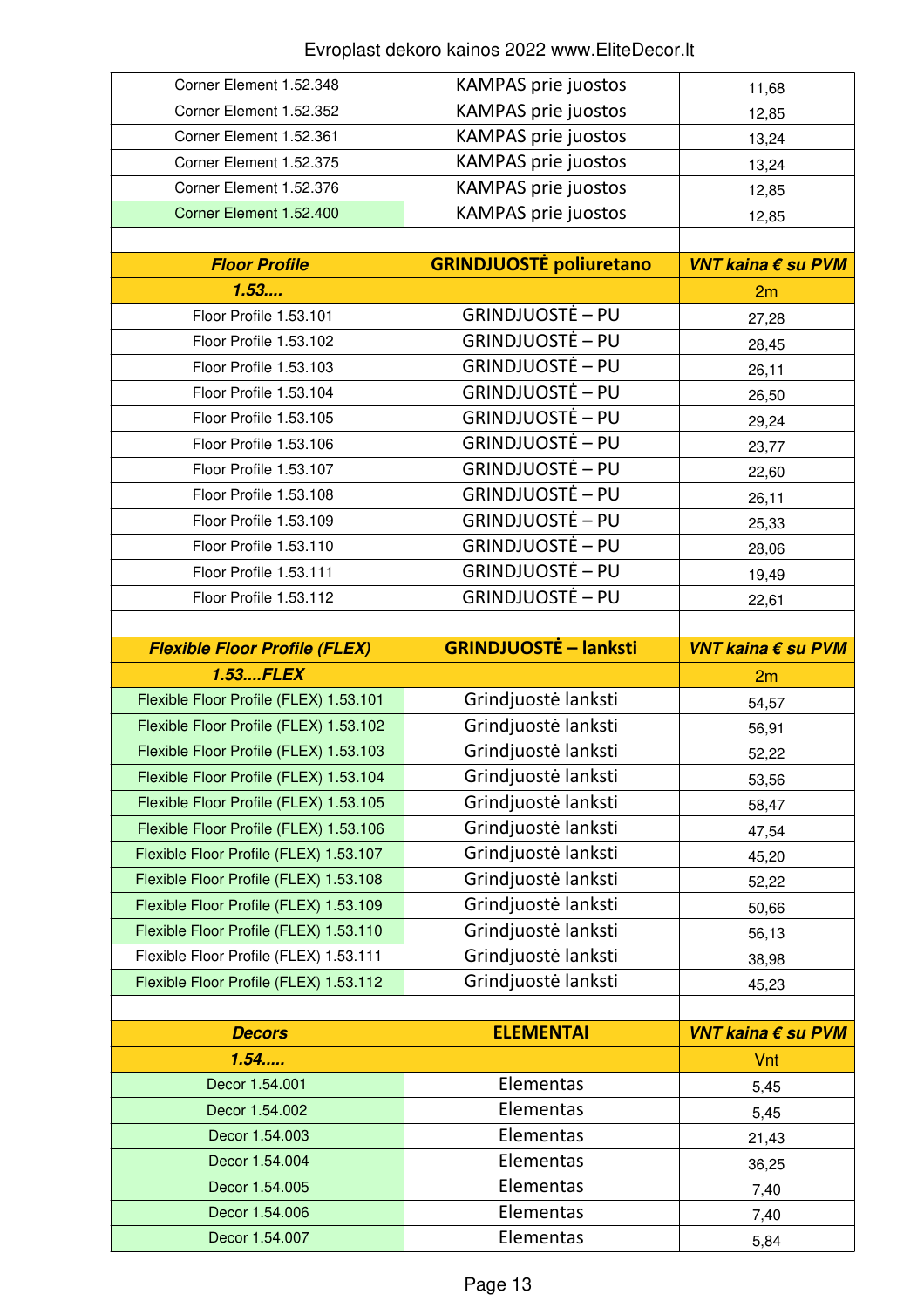| Decor 1.54.008                                 | Elementas              | 6,23               |
|------------------------------------------------|------------------------|--------------------|
| Decor 1.54.009                                 | Elementas<br>Elementas | 6,23               |
| Decor 1.54.010                                 |                        | 15,20              |
| Decor 1.54.011                                 | Elementas              | 14,81              |
| Decor 1.54.012                                 | Elementas              | 14,81              |
| Decor 1.54.013                                 | Elementas              | 5,45               |
| Decor 1.54.014                                 | Elementas              | 39,37              |
| Decor 1.54.015                                 | Elementas              | 38,20              |
| Decor 1.54.016                                 | Elementas              | 38,98              |
| Decor 1.54.017                                 | Elementas              | 5,45               |
| Decor 1.54.018                                 | Elementas              | 15,99              |
| Decor 1.54.019                                 | Elementas              | 6,23               |
| Decor 1.54.020                                 | Elementas              | 13,64              |
| Decor 1.54.030                                 | Elementas              | 14,42              |
| Decor 1.54.040                                 | Elementas              | 15,99              |
| Decor 1.54.050                                 | Elementas              | 15,59              |
|                                                |                        |                    |
| <b>Arch Decors</b>                             | <b>JRĖMINIMAI</b>      | VNT kaina € su PVM |
| 1.55                                           |                        | Vnt                |
| <b>Arch Decor 1.55.001</b>                     | <b>Irėminimas</b>      | 17,15              |
| <b>Arch Decor 1.55.002</b>                     | <b>Įrėminimas</b>      | 17,15              |
| <b>Arch Decor 1.55.003</b>                     | Jrėminimas             | 6,23               |
| <b>Arch Decor 1.55.004</b>                     | <b>Irėminimas</b>      | 6,23               |
|                                                |                        |                    |
| Arch Decor 1.55.005                            | <b>Jrėminimas</b>      | 6,23               |
|                                                |                        |                    |
| <b>Ceiling Rose</b>                            | <b>ROZETĖS</b>         | VNT kaina € su PVM |
| 1.56                                           |                        | Vnt                |
| Ceiling Rose 1.56.001                          | Rozetė                 | 47,94              |
| Ceiling Rose 1.56.002                          | Rozetė                 | 33,91              |
| Ceiling Rose 1.56.003                          | Rozetė                 | 36,25              |
| Ceiling Rose 1.56.004                          | Rozetė                 | 27,67              |
| Ceiling Rose 1.56.005                          | Rozetė                 | 60,42              |
| Ceiling Rose 1.56.006                          | Rozetė                 | 19,49              |
| Ceiling Rose 1.56.007                          | Rozetė                 | 28,84              |
| Ceiling Rose 1.56.008                          | Rozetė                 | 32,34              |
| Ceiling Rose 1.56.009                          | Rozetė                 | 19,88              |
| Ceiling Rose 1.56.010                          | Rozetė                 | 11,68              |
| Ceiling Rose 1.56.011                          | Rozetė                 | 11,68              |
| Ceiling Rose 1.56.012                          | Rozetė                 | 36,25              |
| Ceiling Rose 1.56.013                          | Rozetė                 | 19,10              |
| Ceiling Rose 1.56.014                          | Rozetė                 | 19,88              |
| Ceiling Rose 1.56.015                          | Rozetė                 | 37,42              |
| Ceiling Rose 1.56.016                          | Rozetė                 | 33,91              |
| Ceiling Rose 1.56.017                          | Rozetė                 | 35,08              |
| Ceiling Rose 1.56.018<br>Ceiling Rose 1.56.019 | Rozetė<br>Rozetė       | 66,26              |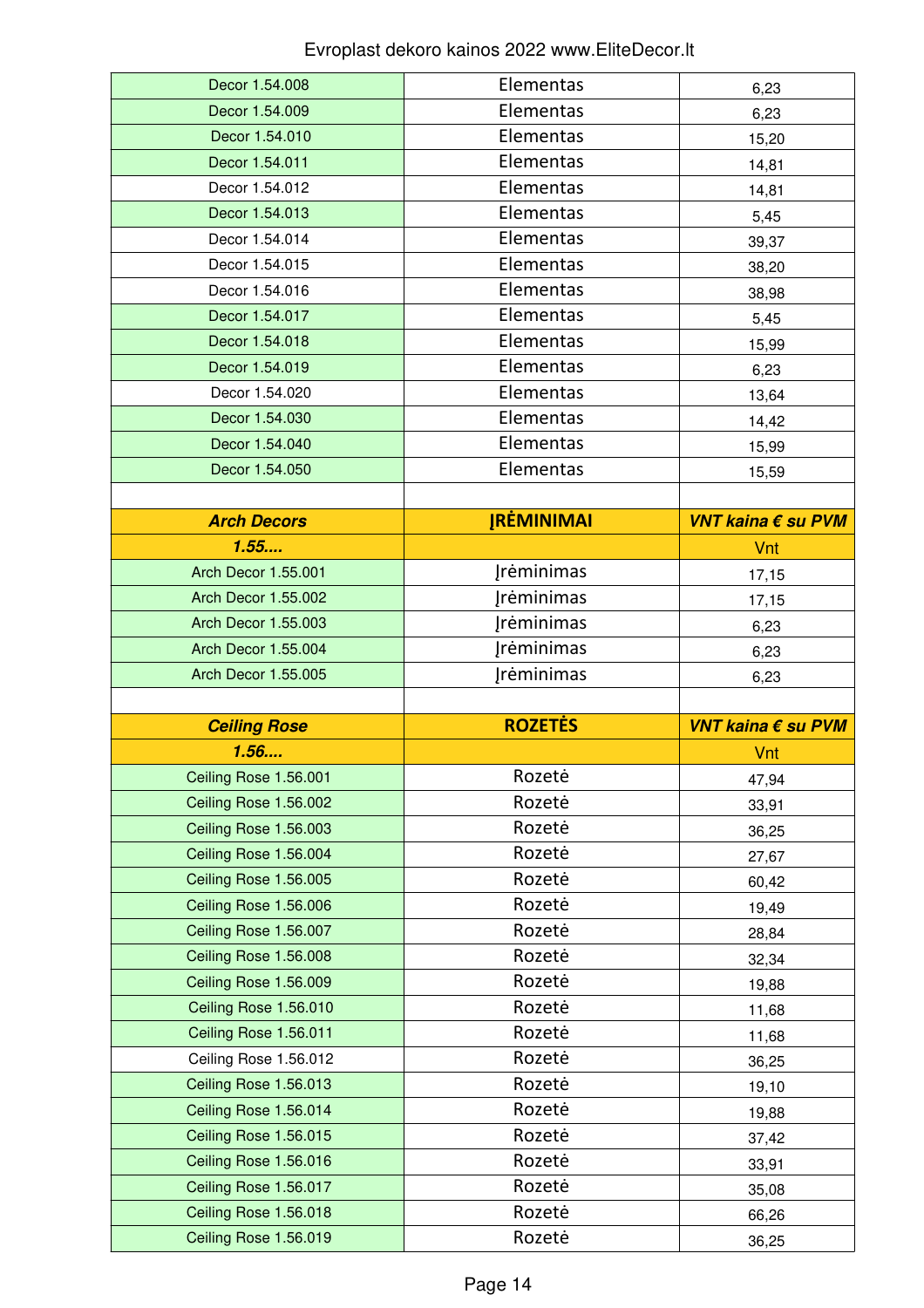| Ceiling Rose 1.56.020 | Rozetė         | 36,25              |
|-----------------------|----------------|--------------------|
| Ceiling Rose 1.56.021 | Rozetė         | 37,42              |
| Ceiling Rose 1.56.022 | Rozetė         | 33,91              |
| Ceiling Rose 1.56.023 | Rozetė         | 46,77              |
| Ceiling Rose 1.56.024 | Rozetė         | 35,08              |
| Ceiling Rose 1.56.025 | Rozetė         | 87,32              |
| Ceiling Rose 1.56.026 | Rozetė         | 63,53              |
| Ceiling Rose 1.56.027 | Rozetė         | 27,28              |
| Ceiling Rose 1.56.028 | Rozetė         | 64,70              |
| Ceiling Rose 1.56.029 | Rozetė         | 47,94              |
| Ceiling Rose 1.56.030 | Rozetė         | 20,65              |
| Ceiling Rose 1.56.031 | Rozetė         | 46,77              |
| Ceiling Rose 1.56.032 | Rozetė         | 20,27              |
| Ceiling Rose 1.56.033 | Rozetė         | 33,91              |
| Ceiling Rose 1.56.034 | Rozetė         | 35,08              |
| Ceiling Rose 1.56.035 | Rozetė         | 35,08              |
| Ceiling Rose 1.56.036 | Rozetė         | 75,23              |
| Ceiling Rose 1.56.037 | Rozetė         | 19,88              |
| Ceiling Rose 1.56.038 | Rozetė         | 26,11              |
| Ceiling Rose 1.56.039 | Rozetė         | 48,34              |
| Ceiling Rose 1.56.040 | Rozetė         | 63,53              |
| Ceiling Rose 1.56.041 | Rozetė         | 44,04              |
| Ceiling Rose 1.56.042 | Rozetė         | 11,68              |
| Ceiling Rose 1.56.043 | Rozetė         | 20,66              |
| Ceiling Rose 1.56.044 | Rozetė         | 41,70              |
| Ceiling Rose 1.56.045 | Rozetė         | 61,59              |
| Ceiling Rose 1.56.046 | Rozetė         | 72,51              |
| Ceiling Rose 1.56.047 | Rozetė         | 26,11              |
| Ceiling Rose 1.56.048 | Rozetė         | 20,66              |
| Ceiling Rose 1.56.049 | Rozetė         | 19,88              |
| Ceiling Rose 1.56.050 | Rozetė         | 26,11              |
| Ceiling Rose 1.56.051 | Rozetė         | 19,49              |
| Ceiling Rose 1.56.052 | Rozetė         | 18,71              |
| Ceiling Rose 1.56.053 | Rozetė         | 32,73              |
| Ceiling Rose 1.56.054 | Rozetė         | 68,61              |
| Ceiling Rose 1.56.055 | Rozetė         | 72,11              |
| Ceiling Rose 1.56.056 | Rozetė         | 33,53              |
| Ceiling Rose 1.56.057 | Rozetė         | 43,27              |
|                       |                |                    |
| <b>Keson</b>          | <b>KESONAI</b> | VNT kaina € su PVM |
| 1.57                  |                | Vnt                |
| Keson 1.57.001        | Kesonas        | 40,15              |
| Keson 1.57.002        | Kesonas        | 43,65              |
| Keson 1.57.003        | Kesonas        | 45,99              |
|                       |                |                    |
| Keson 1.57.004        | Kesonas        | 59,64              |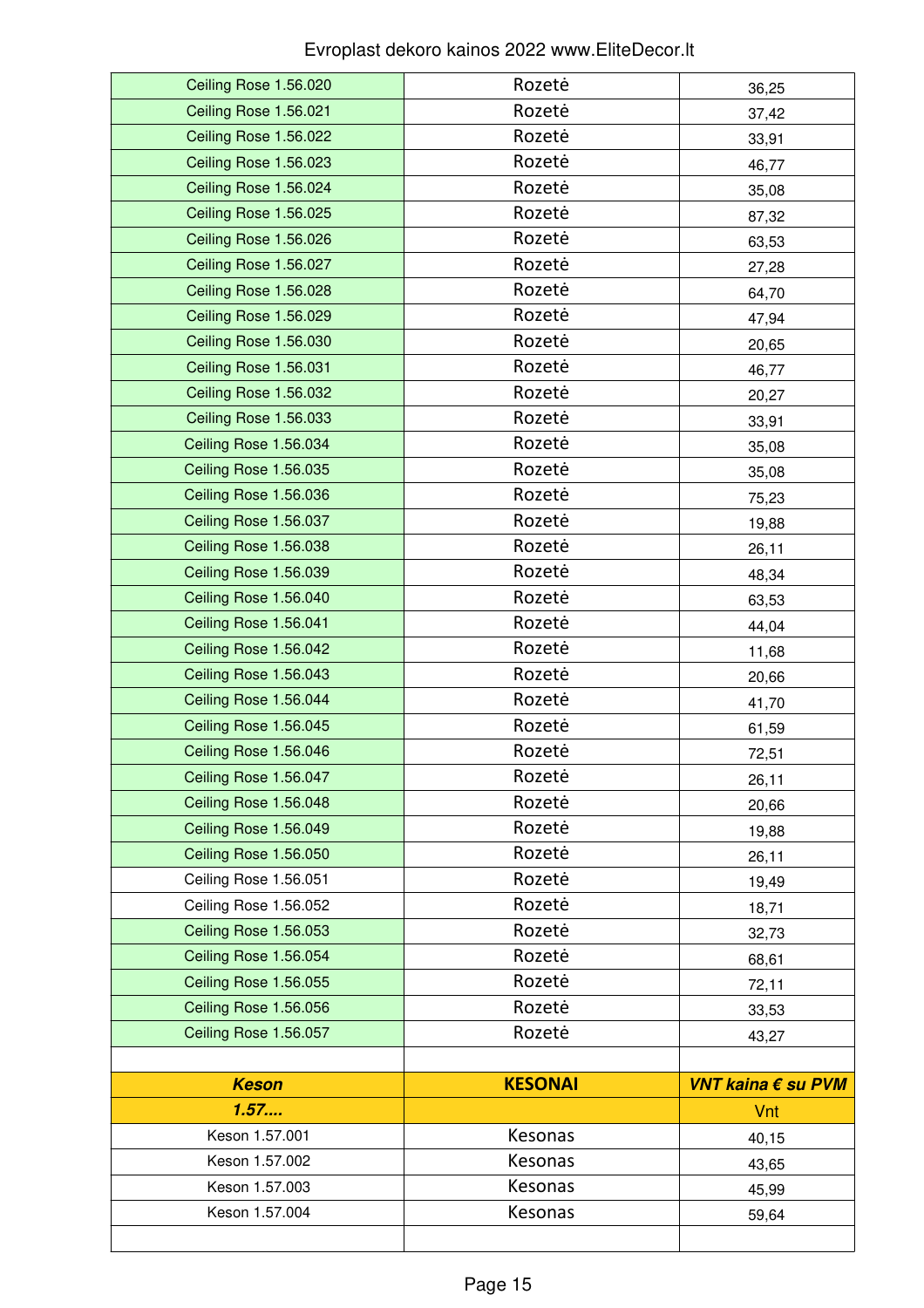| <b>Kupol</b>             | <b>Kupolas</b>    | VNT kaina € su PVM |
|--------------------------|-------------------|--------------------|
| 1.58                     |                   | <b>Vnt</b>         |
| Kupol 1.58.001           | Kupolas           | 214,58             |
|                          |                   |                    |
| 3D                       |                   | VNT kaina € su PVM |
| 1.59                     |                   | Vnt                |
| 3D 1.59.001              | Panelė            | 34,70              |
| 3D 1.59.002              | Panelė            | 44,84              |
| 3D 1.59.003              | Panelė            | 44,84              |
| 3D 1.59.004              | Panelė            | 42,10              |
|                          |                   |                    |
| <b>Ornament</b>          | <b>ORNAMENTAI</b> | VNT kaina € su PVM |
| 1.60                     |                   | Vnt                |
| <b>Ornament 1.60.001</b> | Ornamentas        | 5,84               |
| <b>Ornament 1.60.002</b> | <b>Ornamentas</b> | 6,23               |
| <b>Ornament 1.60.003</b> | Ornamentas        | 5,45               |
| Ornament 1.60.004        | Ornamentas        | 5,84               |
| <b>Ornament 1.60.005</b> | Ornamentas        | 5,84               |
| <b>Ornament 1.60.006</b> | Ornamentas        | 5,84               |
| <b>Ornament 1.60.007</b> | Ornamentas        | 5,84               |
| Ornament 1.60.008        | Ornamentas        | 5,45               |
| Ornament 1.60.009        | Ornamentas        | 5,84               |
| Ornament 1.60.010        | Ornamentas        | 5,84               |
| <b>Ornament 1.60.011</b> | Ornamentas        | 6,23               |
| Ornament 1.60.012        | Ornamentas        | 15,59              |
| Ornament 1.60.014        | <b>Ornamentas</b> | 14,42              |
| <b>Ornament 1.60.015</b> | Ornamentas        | 5,84               |
| Ornament 1.60.017        | Ornamentas        | 6,62               |
| Ornament 1.60.018        | Ornamentas        | 6,62               |
| <b>Ornament 1.60.019</b> | Ornamentas        | 15,59              |
| Ornament 1.60.020        | Ornamentas        | 7,01               |
| <b>Ornament 1.60.021</b> | Ornamentas        | 38,20              |
| Ornament 1.60.022        | Ornamentas        | 49,90              |
| Ornament 1.60.023        | Ornamentas        | 21,43              |
| <b>Ornament 1.60.024</b> | Ornamentas        | 18,32              |
| Ornament 1.60.025        | Ornamentas        | 18,71              |
| Ornament 1.60.026        | Ornamentas        | 7,01               |
| Ornament 1.60.027        | Ornamentas        | 18,32              |
| Ornament 1.60.028        | Ornamentas        | 23,77              |
| Ornament 1.60.029        | Ornamentas        | 20,65              |
| Ornament 1.60.030        | Ornamentas        | 17,93              |
| <b>Ornament 1.60.031</b> | Ornamentas        | 17,54              |
| Ornament 1.60.032        | Ornamentas        | 34,30              |
| <b>Ornament 1.60.033</b> | Ornamentas        | 17,54              |
| Ornament 1.60.034        | Ornamentas        | 17,54              |
| Ornament 1.60.035        | Ornamentas        | 6,23               |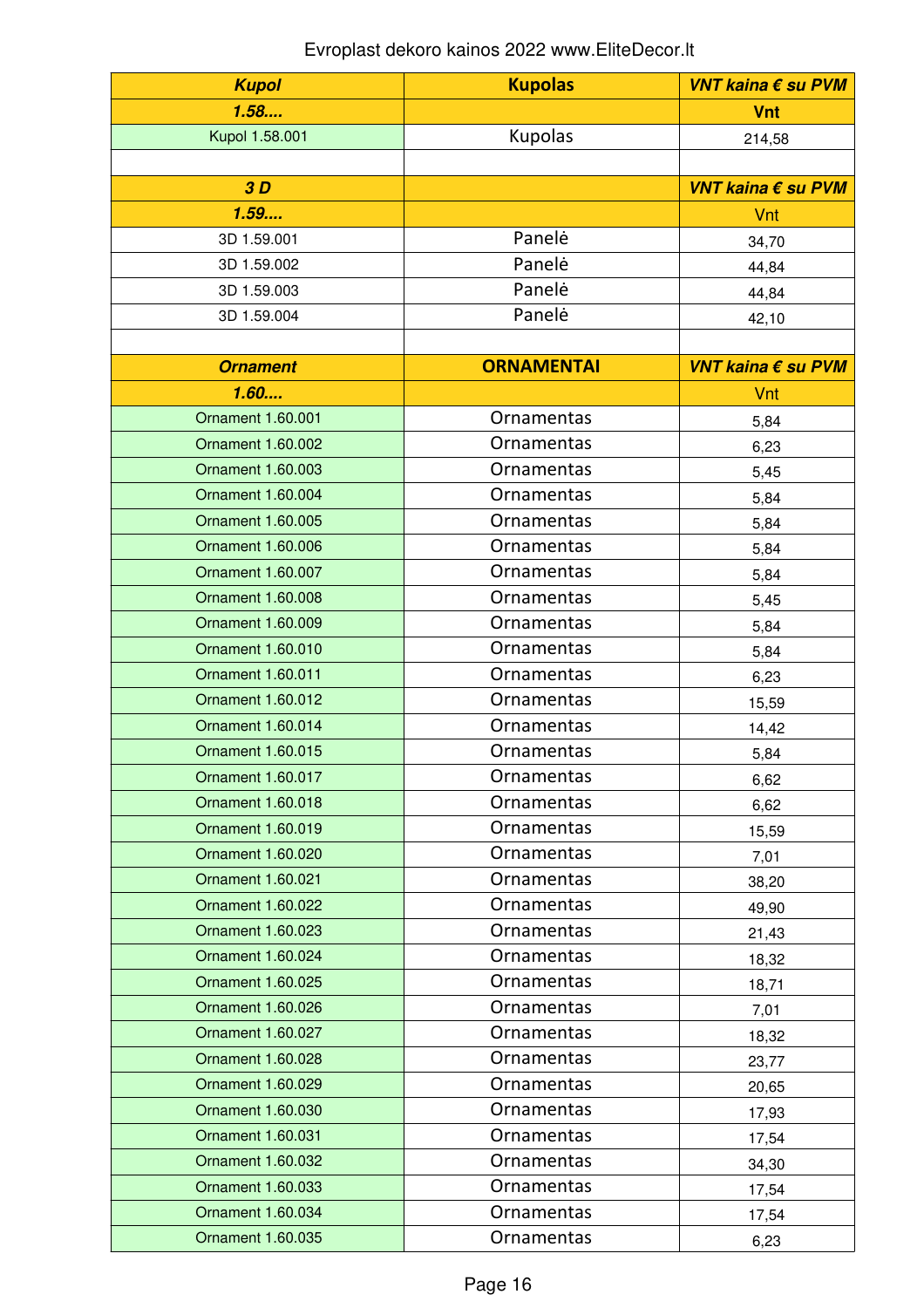| Ornament 1.60.036                    | Ornamentas             | 41,32              |
|--------------------------------------|------------------------|--------------------|
| Ornament 1.60.037                    | Ornamentas             | 21,44              |
| Ornament 1.60.038                    | Ornamentas             | 20,66              |
| Ornament 1.60.039                    | Ornamentas             | 20,66              |
| Ornament 1.60.040                    | Ornamentas             | 22,22              |
| Ornament 1.60.108                    | Ornamentas             | 5,45               |
| Ornament 1.60.109                    | <b>Ornamentas</b>      | 5,84               |
| Ornament 1.60.110                    | Ornamentas             | 5,84               |
| Ornament 1.60.111                    | Ornamentas             | 6,23               |
| <b>Ornament 1.60.114</b>             | Ornamentas             | 14,42              |
| Ornament 1.60.120                    | Ornamentas             | 7,01               |
| Ornament 1.60.123                    | Ornamentas             | 21,43              |
| Ornament 1.60.135                    | Ornamentas             | 6,23               |
|                                      |                        |                    |
| <b>Niches</b>                        |                        | VNT kaina € su PVM |
| 1.61                                 |                        | Vnt                |
| Niche 1.61.101                       | Nišos elementas        | 82,63              |
| Niche 1.61.102                       | Nišos elementas        | 126,69             |
| Niche 1.61.110                       | Nišos elementas        | 76,79              |
| Niche 1.61.120                       | Nišos elementas        | 156,31             |
|                                      |                        |                    |
| <b>Pediment</b>                      |                        | VNT kaina € su PVM |
|                                      |                        |                    |
| 1.63                                 |                        | Vnt                |
| Pediment 1.63.001                    | Elementas              | 42,87              |
| Pediment 1.63.002                    | Elementas              | 40,15              |
| Pediment 1.63.003                    | Elementas              | 42,87              |
|                                      |                        |                    |
| <b>Decorative Mantelpiece</b>        | <b>APDAILOS</b>        | VNT kaina € su PVM |
| 1.64                                 |                        | Vnt                |
| Mantelpiece element 1.64.001         | Apdalos viršus         | 229,60             |
| Mantelpiece element 1.64.002         | apdailos koja          | 134,09             |
| Mantelpiece element 1.64.003         | apdailos koja          | 134,09             |
| Mantelpiece element 1.64.004         | Apdalos viršus         | 203,49             |
| Mantelpiece element 1.64.005         | apdailos koja          | 103,29             |
|                                      |                        |                    |
| <b>Kolumns</b>                       | <b>KOLONOS</b>         | VNT kaina € su PVM |
| $1.11 - 1.14$                        |                        | Vnt                |
| Capital 1.11.001                     | <b>Kapitelis</b>       | 191,40             |
| Capital 1.11.002                     | <b>Kapitelis</b>       | 110,71             |
| Capital 1.11.003                     | <b>Kapitelis</b>       | 148,91             |
| Capital 1.11.004                     | Kapitelis              | 148,91             |
| Capital 1.11.005                     | Kapitelis              | 76,79              |
| Capital 1.11.006                     | <b>Kapitelis</b>       | 142,68             |
| Capital 1.11.007<br>Capital 1.11.008 | Kapitelis<br>Kapitelis | 86,53              |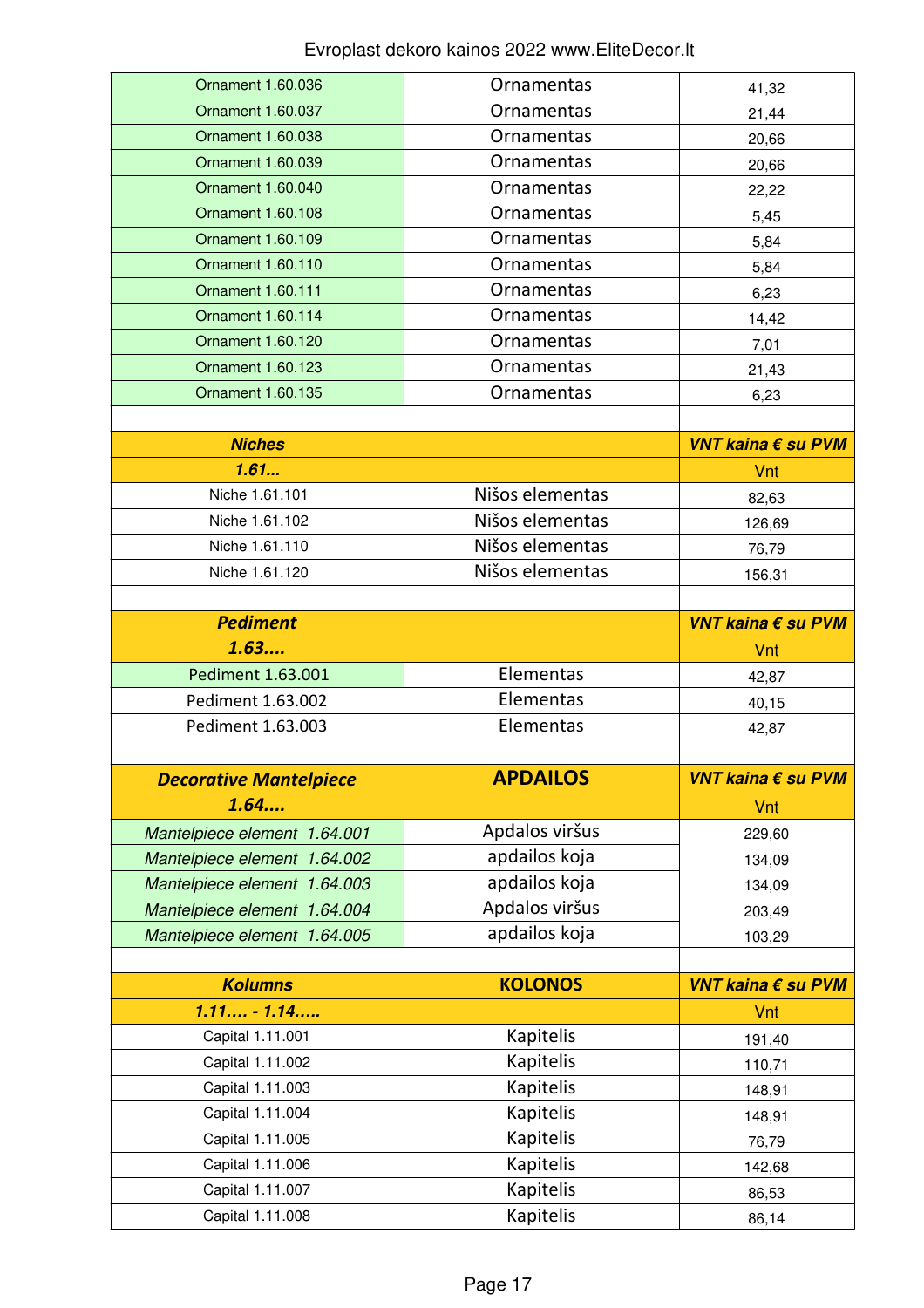| Capital 1.11.010    | Kapitelis          | 104,07                    |
|---------------------|--------------------|---------------------------|
| Ring 1.11.100       | Žiedas             | 4,67                      |
| Ring 1.11.200       | Žiedas             | 4,67                      |
| Ring 1.11.300       | Žiedas             | 7,01                      |
| Column 1.12.010     | Kolonos stiebas    | 279,89                    |
| Column 1.12.011     | Kolonos stiebas    | 288,07                    |
| Column 1.12.020     | Kolonos stiebas    | 279,89                    |
| Column 1.12.030     | Kolonos stiebas    | 356,37                    |
| Column 1.12.050     | Kolonos stiebas    | 164,89                    |
| Column 1.12.060     | Kolonos stiebas    | 150,47                    |
| Column 1.12.061     | Kolonos stiebas    | 203,10                    |
| Column 1.12.070     | Kolonos stiebas    | 150,47                    |
| Column 1.12.071     | Kolonos stiebas    | 203,10                    |
| Column 1.12.080     | Kolonos stiebas    | 150,47                    |
| Column 1.12.081     | Kolonos stiebas    | 203,10                    |
| Base 1.13.100       | Bazė               | 198,80                    |
| Base 1.13.200       | Bazė               | 99,01                     |
| Base 1.13.300       | Bazė               | 257,67                    |
| Base 1.13.400       | Bazė               | 114,21                    |
| Base 1.13.500       | Bazė               | 76,79                     |
| Base 1.13.600       | Bazė               | 135,26                    |
| Base 1.13.700       | Bazė               | 67,04                     |
| Base 1.13.800       | Bazė               | 68,61                     |
| Base 1.13.900       | Bazė               | 68,61                     |
| Base 1.14.001       | Bazė               | 133,32                    |
| Base 1.14.002       | Bazė               | 140,72                    |
| Base 1.14.003       | Bazė               | 140,72                    |
|                     |                    |                           |
| <b>Half Columns</b> | <b>PUSKOLONĖS</b>  | Price $\epsilon$ with VAT |
| $1.15 - 1.18$       |                    | Vnt                       |
| Capital 1.15.001    | <b>Kapitelis</b>   | 81,08                     |
| Capital 1.15.002    | <b>Kapitelis</b>   | 47,16                     |
| Capital 1.15.003    | <b>Kapitelis</b>   |                           |
|                     |                    | 66,26                     |
| Capital 1.15.004    | Kapitelis          | 66,26                     |
| Capital 1.15.005    | <b>Kapitelis</b>   | 34,69                     |
| Capital 1.15.006    | <b>Kapitelis</b>   | 63,92                     |
| Capital 1.15.008    | <b>Kapitelis</b>   | 43,26                     |
| Capital 1.15.009    | <b>Kapitelis</b>   | 43,26                     |
| Capital 1.15.010    | <b>Kapitelis</b>   | 52,22                     |
| Half Ring 1.15.100  | pusė žiedo         | 2,72                      |
| Half Ring 1.15.200  | pusė žiedo         | 2,72                      |
| Half Ring 1.15.300  | pusė žiedo         | 3,50                      |
| Column 1.16.010     | Puskolonės stiebas | 125,51                    |
| Column 1.16.011     | Puskolonės stiebas | 128,64                    |
| Column 1.16.020     | Puskolonės stiebas | 125,51                    |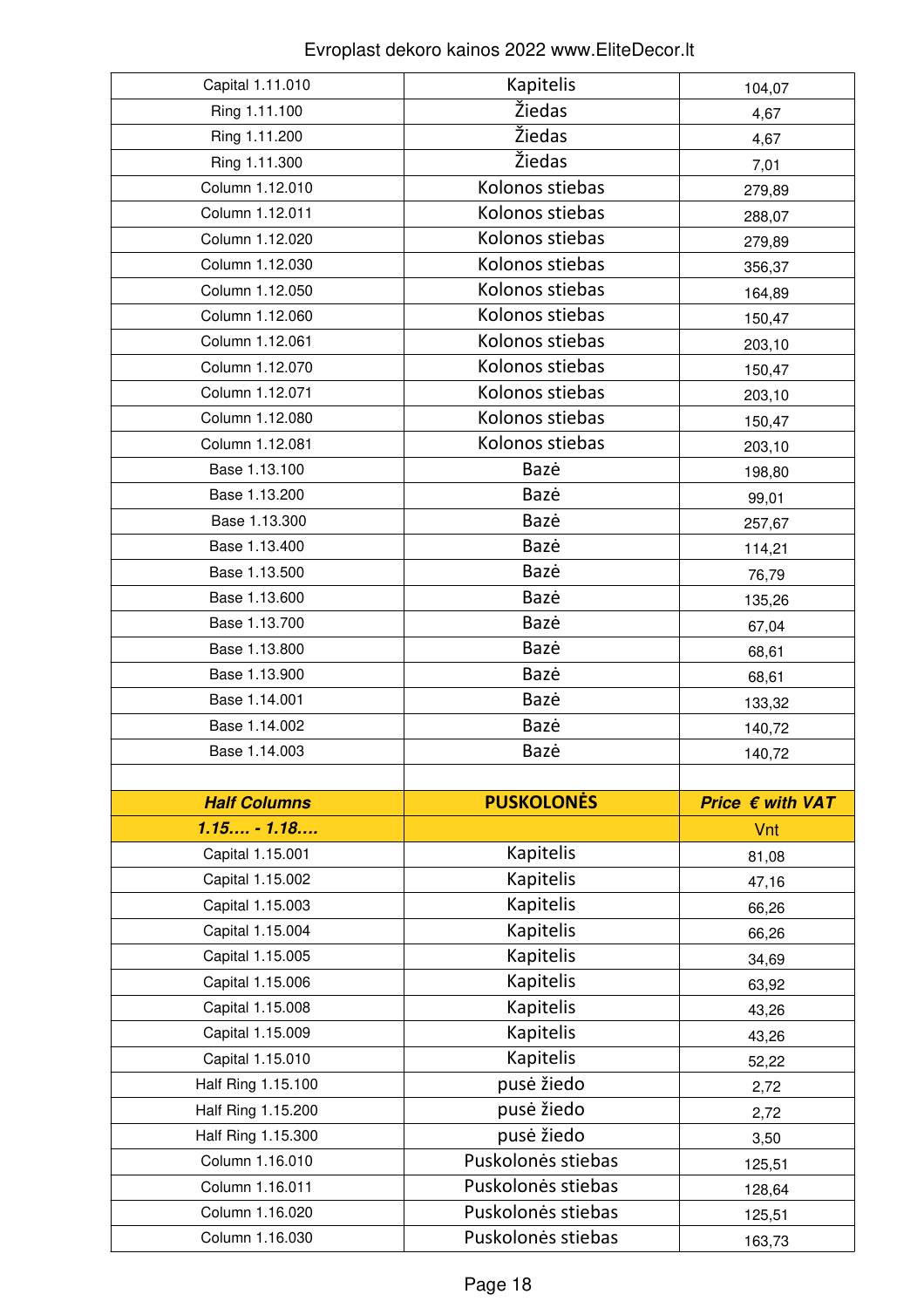| Column 1.16.050                      | Puskolonės stiebas            | 73,67              |
|--------------------------------------|-------------------------------|--------------------|
| Column 1.16.060                      | Puskolonės stiebas            | 75,23              |
| Column 1.16.061                      | Puskolonės stiebas            | 101,74             |
| Column 1.16.070                      | Puskolonės stiebas            | 75,23              |
| Column 1.16.071                      | Puskolonės stiebas            | 101,74             |
| Column 1.16.080                      | Puskolonės stiebas            | 75,23              |
| Column 1.16.081                      | Puskolonės stiebas            | 101,74             |
| Base 1.17.100                        | Pusė bažės                    | 88,49              |
| Base 1.17.200                        | Pusė bažės                    | 38,59              |
| Base 1.17.300                        | Pusė bažės                    | 118,11             |
| Base 1.17.400                        | Pusė bažės                    | 51,83              |
| Base 1.17.500                        | Pusė bažės                    | 34,69              |
| Base 1.17.600                        | Pusė bažės                    | 64,70              |
| Base 1.17.700                        | Pusė bažės                    | 33,52              |
| Base 1.17.800                        | Pusė bažės                    | 34,30              |
| Base 1.17.900                        | Pusė bažės                    | 34,30              |
| Base 1.18.001                        | Pusė bažės                    | 70,56              |
| Base 1.18.002                        | Pusė bažės                    | 66,65              |
| Base 1.18.003                        | Pusė bažės                    | 70,56              |
|                                      |                               |                    |
| <b>Corbels</b>                       | <b>KONSOLĖS/KRONŠTEINAI</b>   | VNT kaina € su PVM |
| 1.19                                 |                               | Vnt                |
| Corbel 1.19.001                      | Konsolė                       | 33,52              |
|                                      |                               |                    |
| Corbel 1.19.002                      | Konsolė                       | 24,94              |
| Corbel 1.19.003                      | Konsolė                       | 24,94              |
| Corbel 1.19.004                      | Konsolė                       | 24,94              |
| Corbel 1.19.005                      | Konsolė                       | 27,67              |
| Corbel 1.19.006                      | Konsolė                       | 88,49              |
| Corbel 1.19.007                      | Konsolė                       | 24,55              |
| Corbel 1.19.008                      | Konsolė                       | 24,55              |
| Corbel 1.19.009                      | Konsolė                       | 24,55              |
| Corbel 1.19.010                      | Konsolė                       | 24,55              |
| Corbel 1.19.011                      | Konsolė                       | 24,94              |
| Corbel 1.19.012                      | Konsolė                       | 24,55              |
| Corbel 1.19.013                      | Konsolė                       | 30,02              |
| Corbel 1.19.014                      | Konsolė                       | 25,72              |
| Corbel 1.19.015                      | Konsolė                       | 24,55              |
| Corbel 1.19.016                      | Konsolė                       | 25,72              |
| Corbel 1.19.017                      | Konsolė                       | 26,89              |
| Corbel 1.19.018                      | Konsolė                       | 33,14              |
| Corbel 1.19.137                      | Konsolė                       | 5,06               |
|                                      |                               |                    |
| <b>Pilasters</b>                     | <b>PILIASTRAI</b>             | VNT kaina € su PVM |
| $1.21 - 1.23$                        |                               | Vnt                |
| Capital 1.21.001<br>Capital 1.21.002 | Kapitelis<br><b>Kapitelis</b> | 26,89              |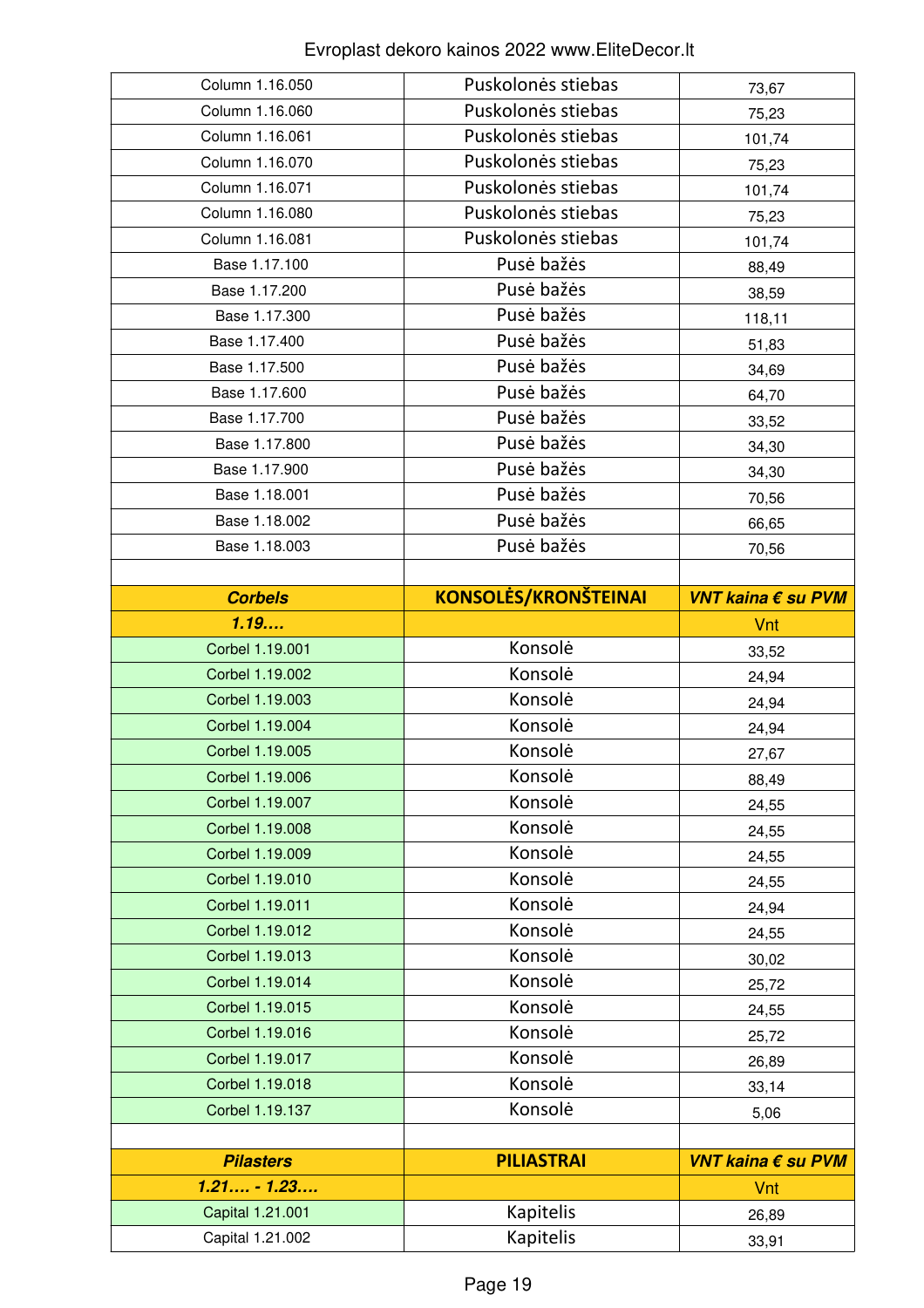| Capital 1.21.003                                                  | Kapitelis                                     | 29,63      |
|-------------------------------------------------------------------|-----------------------------------------------|------------|
| Capital 1.21.004                                                  | Kapitelis                                     | 31,17      |
| Capital 1.21.005                                                  | Kapitelis                                     | 33,52      |
| Capital 1.21.006                                                  | Kapitelis                                     | 31,56      |
| Capital 1.21.007                                                  | Kapitelis                                     | 30,02      |
| Capital 1.21.008                                                  | Kapitelis                                     | 24,94      |
| Pilaster 1.22.010                                                 | Piliastras                                    | 38,59      |
| Pilaster 1.22.020                                                 | Piliastras                                    | 61,20      |
| Pilaster 1.22.030                                                 | Piliastras                                    | 46,77      |
| Pilaster 1.22.040                                                 | Piliastras                                    | 49,51      |
| Pilaster 1.22.050                                                 | Piliastras                                    | 37,03      |
| Pilaster 1.22.200                                                 | Piliastras                                    | 70,17      |
| Base 1.23.100                                                     | Bazė                                          | 31,56      |
| Base 1.23.200                                                     | Bazė                                          | 45,21      |
| Base 1.23.300                                                     | Bazė                                          | 35,86      |
| Base 1.23.400                                                     | Bazė                                          | 48,34      |
| Base 1.23.500                                                     | Bazė                                          | 34,69      |
| Base 1.23.600                                                     | Bazė                                          | 26,11      |
|                                                                   |                                               |            |
| <b>Flexible Arhitravs</b>                                         | <b>ARCHITRAVAI</b>                            | 2m         |
| Flex Arhitrav 1.26.001                                            | Architravas lankstus                          | 82,63      |
| Flex Arhitrav 1.26.002                                            | Architravas lankstus                          | 82,63      |
| Flex Arhitrav 1.26.003                                            | Architravas lankstus                          | 84,58      |
|                                                                   |                                               |            |
|                                                                   |                                               |            |
| <b>Arhitravs</b>                                                  | <b>ARCHITRAVAI</b>                            | 2m         |
| Architrav 1.26.001                                                | Architravas                                   | 41,31      |
| Architrav 1.26.002                                                | Architravas                                   | 41,31      |
| Architrav 1.26.003                                                | Architravas                                   | 42,48      |
|                                                                   |                                               |            |
| <b>6.XX.XXX</b>                                                   | <b>GRINDJUOSTĖS kietos</b>                    | 2m         |
| Floor Profile 6.53.101                                            | GRINDJUOSTĖ – polimer                         | 18,39      |
| Floor Profile 6.53.102                                            | GRINDJUOSTĖ – polimer                         | 19,19      |
| Floor Profile 6.53.103                                            | GRINDJUOSTĖ – polimer                         | 17,61      |
| Floor Profile 6.53.104                                            | GRINDJUOSTĖ – polimer                         | 17,87      |
| Floor Profile 6.53.105                                            | GRINDJUOSTĖ – polimer                         | 19,71      |
| Floor Profile 6.53.106                                            | GRINDJUOSTĖ – polimer                         | 16,03      |
| Floor Profile 6.53.107                                            | GRINDJUOSTĖ – polimer                         | 15,23      |
| Floor Profile 6.53.108                                            | GRINDJUOSTĖ – polimer                         | 17,60      |
| Floor Profile 6.53.109                                            | GRINDJUOSTĖ – polimer                         | 17,09      |
| Floor Profile 6.53.110                                            | GRINDJUOSTĖ – polimer                         | 18,93      |
| Floor Profile 6.53.112                                            | GRINDJUOSTĖ – polimer                         | 15,25      |
|                                                                   |                                               |            |
| <b>Glue</b>                                                       | <b>KLIJAI</b>                                 | <b>Vnt</b> |
| Glue for joints EVROPLAST 290ml<br>Glue for joints EVROPLAST 60ml | klijai siūlems (100m)<br>klijai siūlems (20m) | 27,00      |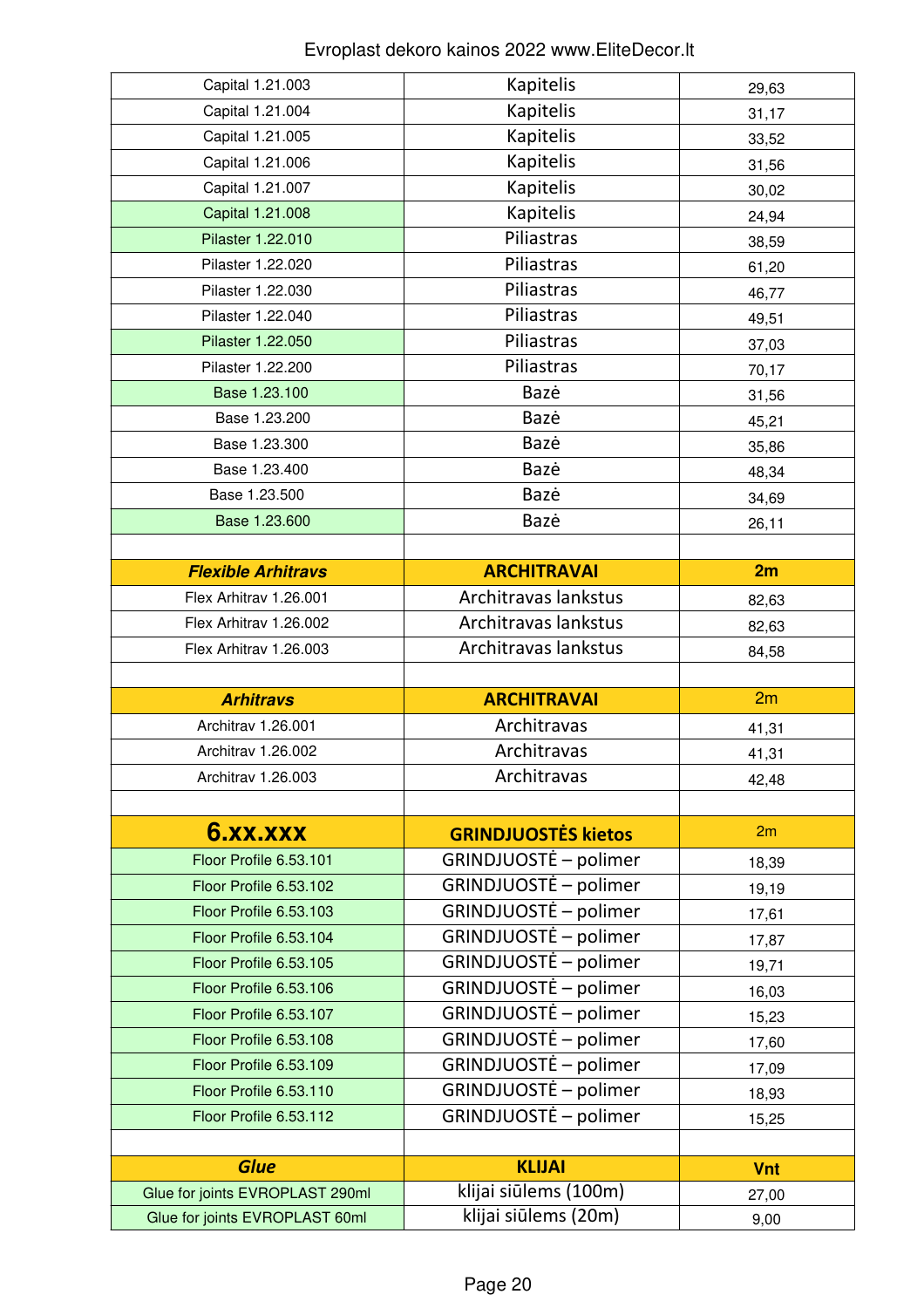| Installation glue FIX ALL 290ml      | klijai montavinui (20m)    | 12,00              |  |
|--------------------------------------|----------------------------|--------------------|--|
| Universal glue EVROPLAST 290ml       | klijai siūlems (20m)       | 14,53              |  |
| <b>Kolekcija MAURITANIA</b>          |                            |                    |  |
|                                      |                            |                    |  |
|                                      |                            | VNT kaina € su PVM |  |
| Cornice 1.50.501                     | Karnizas                   | 47,94              |  |
| Cornice 1.50.501 FLEX                | Karnizas                   | 95,89              |  |
| Cornice 1.50.502                     | Karnizas                   | 63,54              |  |
| <b>Cornice 1.50.502 FLEX</b>         | Karnizas                   | 127,09             |  |
| Cornice 1.50.503                     | Karnizas                   | 53,80              |  |
| Cornice 1.50.503 FLEX                | Karnizas                   | 107,60             |  |
| Cornice 1.50.504                     | Karnizas                   | 99,40              |  |
| Cornice 1.50.524                     | Karnizas                   | 99,40              |  |
| Moulding 1.51.501                    | Moldingas                  | 41,71              |  |
| Moulding 1.51.501 FLEX               | Moldingas                  | 83,43              |  |
| Moulding 1.51.502                    | Moldingas                  | 44,05              |  |
| Moulding 1.51.502 FLEX               | Moldingas                  | 88,11              |  |
| Moulding 1.51.503                    | Moldingas                  | 31,19              |  |
| Moulding 1.51.503 FLEX               | Moldingas                  | 62,37              |  |
| Moulding 1.51.504                    | Moldingas                  | 19,88              |  |
| Moulding 1.51.504 FLEX               | Moldingas                  | 39,76              |  |
| Moulding 1.51.510                    | Moldingas                  | 33,53              |  |
| Moulding 1.51.510 FLEX               | Moldingas                  | 67,06              |  |
| Moulding 1.51.513                    | Moldingas                  | 39,76              |  |
| Moulding 1.51.513 FLEX               | Moldingas                  | 79,52              |  |
| Moulding 1.51.518                    | Moldingas                  | 101,74             |  |
| Moulding 1.51.518 FLEX               | Moldingas                  | 203,49             |  |
| Floor Profile 1.53.501               | GRINDJUOSTĖ poliuretano    | 40,93              |  |
| Floor Profile 1.53.501 FLEX          | GRINDJUOSTE poliuretano    | 81,86              |  |
| Ceiling Rose 1.56.501                | Rozetė                     | 26,50              |  |
| Ceiling Rose 1.56.502                | Rozetė                     | 47,55              |  |
| Ceiling Rose 1.56.503                | Rozetė                     | 111,88             |  |
| Ceiling Rose (FLEX) 1.56.511         | Rozetė lanksti             | 13,26              |  |
| Element for the arch (FLEX) 1.61.511 | Arkinis elementas lankstus | 161,39             |  |
| Ornament 1.60.501                    | Ornamentas                 | 9,75               |  |
| Ornament 1.60.503                    | Ornamentas                 | 7,40               |  |
| Decorative panel 1.59.501            | Panelė dekoratyvinė        | 28,45              |  |
| Decorative panel 1.59.503            | Panelė dekoratyvinė        | 38,20              |  |
| Ceiling panel 1.57.501               | Lubunė panelė              | 38,98              |  |
| Ceiling panel 1.57.502               | Lubunė panelė              | 12,48              |  |
| Ceiling panel 1.57.503               | Lubunė panelė              | 28,45              |  |
| Ceiling panel 1.57.504               | Lubunė panelė              | 12,87              |  |

| <b>Kolekcija LINES</b> |                 |                    |
|------------------------|-----------------|--------------------|
|                        |                 |                    |
| <b>CORNICE</b>         | <b>KARNIZAI</b> | VNT kaina € su PVM |
| Cornice 6.50.701       | Karnizas kietas | 6.25               |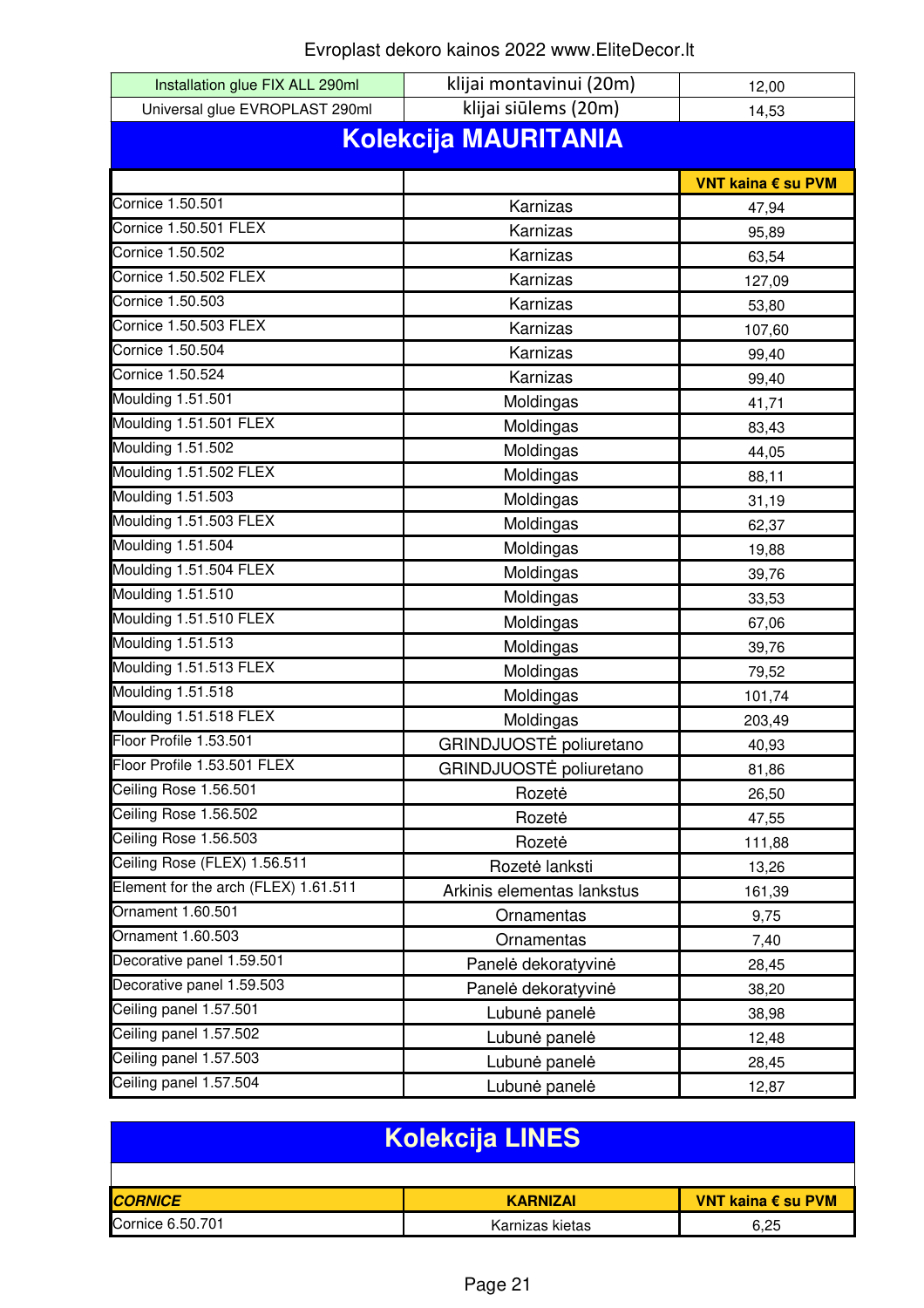| Cornice 6.50.702       | Karnizas kietas     | 12,48 |
|------------------------|---------------------|-------|
| Cornice 6.50.703       | Karnizas kietas     | 10,15 |
| Cornice 6.50.704       | Karnizas kietas     | 17,16 |
| Cornice 6.50.705       | Karnizas kietas     | 14,04 |
| Cornice 6.50.706       | Karnizas kietas     | 25,74 |
| Cornice 6.50.708       | Karnizas kietas     | 10,92 |
| Cornice 6.50.709       | Karnizas kietas     | 23,78 |
| Cornice 1.50.710       | Karnizas            | 59,65 |
| <b>Moulding</b>        | <b>JUOSTOS</b>      |       |
| Moulding 1.51.701      | Juosta              | 27,69 |
| Moulding 6.51.702      | Juosta kieta        | 7,03  |
| Moulding 6.51.703      | Juosta kieta        | 9,76  |
| Moulding 6.51.704      | Juosta kieta        | 13,65 |
| Moulding 6.51.705      | Juosta kieta        | 9,37  |
| Moulding 6.51.706      | Juosta kieta        | 12,87 |
| Moulding 6.51.707      | Juosta kieta        | 13,65 |
| Moulding 6.51.708      | Juosta kieta        | 17,55 |
| Moulding 6.51.710      | Juosta kieta        | 12,48 |
| <b>Floor Profile</b>   | <b>GRINDJUOSTĖS</b> |       |
| Floor Profile 6.53.701 | Grindjuostė kieta   | 18,33 |
| Floor Profile 6.53.702 | Grindjuostė kieta   | 10,92 |
| Floor Profile 6.53.703 | Grindjuostė kieta   | 17,55 |
| Floor Profile 6.53.704 | Grindjuostė kieta   | 19,50 |
| Floor Profile 6.53.705 | Grindjuostė kieta   | 14,82 |
| <b>Ceiling Rose</b>    | <b>ROZETES</b>      |       |
| Ceiling Rose 1.56.701  | Rozete              | 51,08 |
| Ceiling Rose 1.56.702  | Rozete              | 31,19 |
| Ceiling Rose 1.56.703  | Rozetė              | 12,48 |
| Ceiling Rose 1.56.705  | Rozetė              | 32,36 |
| Ceiling Rose 1.56.707  | Rozetė              | 31,58 |
| Ceiling Rose 1.56.708  | Rozetė              | 38,60 |
| Ceiling Rose 1.56.709  | Rozetė              | 22,61 |
| Ceiling Rose 1.56.710  | Rozetė              | 49,91 |

| <b>FASADO APDAILOS ELEMENTAI</b> |                 |                    |  |
|----------------------------------|-----------------|--------------------|--|
|                                  |                 |                    |  |
| 4.01                             |                 | VNT kaina € su PVM |  |
| 4.01.101                         | Fasado karnizas | 187,88             |  |
| 4.01.103                         | Fasado karnizas | 281,61             |  |
| 4.01.111                         | Fasado karnizas | 94,14              |  |
| 4.01.113                         | Fasado karnizas | 142,44             |  |
| 4.01.121                         | Fasado karnizas | 94,14              |  |
| 4.01.123                         | Fasado karnizas | 142,44             |  |
| 4.01.131                         | Fasado karnizas | 73,27              |  |
| 4.01.133                         | Fasado karnizas | 111,74             |  |
| 4.01.201                         | Fasado karnizas | 218,99             |  |
| 4.01.202                         | Fasado karnizas | 234,54             |  |
| 4.01.211                         | Fasado karnizas | 92,92              |  |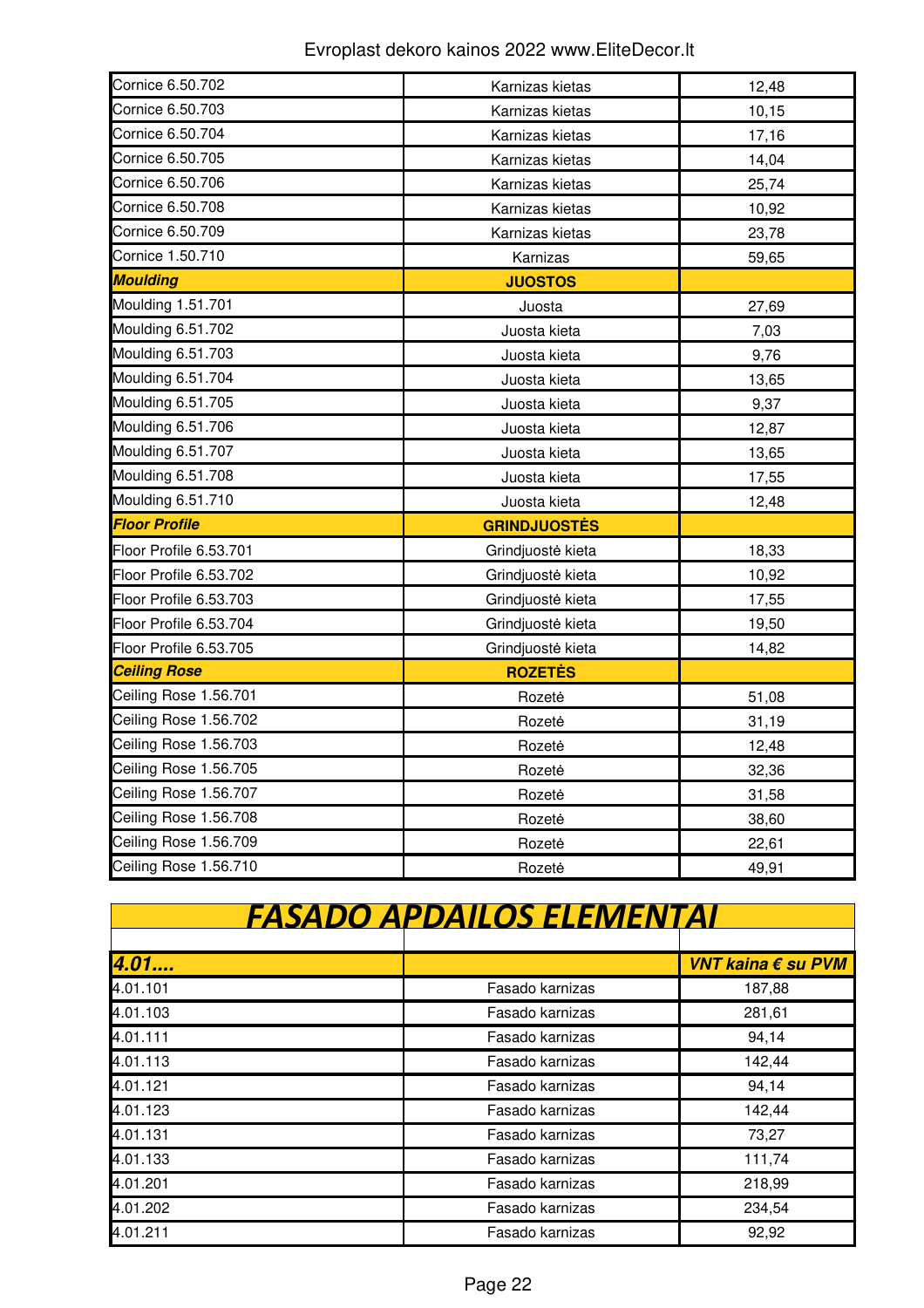| 4.01.212 | Fasado karnizas | 99,47              |
|----------|-----------------|--------------------|
| 4.01.221 | Fasado karnizas | 92,92              |
| 4.01.222 | Fasado karnizas | 99,47              |
| 4.01.231 | Fasado karnizas | 68,77              |
| 4.01.232 | Fasado karnizas | 73,68              |
| 4.01.301 | Fasado karnizas | 203,43             |
| 4.01.302 | Fasado karnizas | 218,99             |
| 4.01.311 | Fasado karnizas | 91,69              |
| 4.01.312 | Fasado karnizas | 99,06              |
| 4.01.321 | Fasado karnizas | 91,69              |
| 4.01.322 | Fasado karnizas | 99,06              |
| 4.01.331 | Fasado karnizas | 69,58              |
| 4.01.332 | Fasado karnizas | 74,91              |
|          |                 |                    |
| 4.02     |                 | VNT kaina € su PVM |
| 4.02.101 | Fasado karnizas | 234,54             |
| 4.02.111 | Fasado karnizas | 106,01             |
| 4.02.121 | Fasado karnizas | 106,01             |
| 4.02.131 | Fasado karnizas | 79,41              |
| 4.02.201 | Fasado karnizas | 215,71             |
| 4.02.211 | Fasado karnizas | 88,00              |
| 4.02.221 | Fasado karnizas | 88,00              |
| 4.02.231 | Fasado karnizas | 64,26              |
| 4.02.301 | Fasado karnizas | 234,54             |
| 4.02.311 | Fasado karnizas | 101,92             |
| 4.02.321 | Fasado karnizas | 101,92             |
| 4.02.331 | Fasado karnizas | 76,13              |
|          |                 |                    |
| 4.03     |                 | VNT kaina € su PVM |
| 4.03.101 | Fasado apvadas  | 109,70             |
| 4.03.102 | Fasado apvadas  | 106,42             |
| 4.03.131 | Fasado apvadas  | 6,96               |
| 4.03.132 | Fasado apvadas  | 8,60               |
| 4.03.201 | Fasado apvadas  | 78,18              |
| 4.03.202 | Fasado apvadas  | 87,59              |
| 4.03.231 | Fasado apvadas  | 6,96               |
| 4.03.232 | Fasado apvadas  | 6,96               |
| 4.03.301 | Fasado apvadas  | 56,49              |
| 4.03.302 | Fasado apvadas  | 87,59              |
| 4.03.331 | Fasado apvadas  | 6,96               |
| 4.03.332 | Fasado apvadas  | 7,37               |
|          |                 |                    |
| 4.04     |                 | VNT kaina € su PVM |
| 4.04.101 | Fasado apvadas  | 62,63              |
| 4.04.102 | Fasado apvadas  | 84,73              |
| 4.04.131 | Fasado apvadas  | 6,96               |
| 4.04.132 | Fasado apvadas  | 6,96               |
| 4.04.201 | Fasado apvadas  | 78,18              |
|          |                 |                    |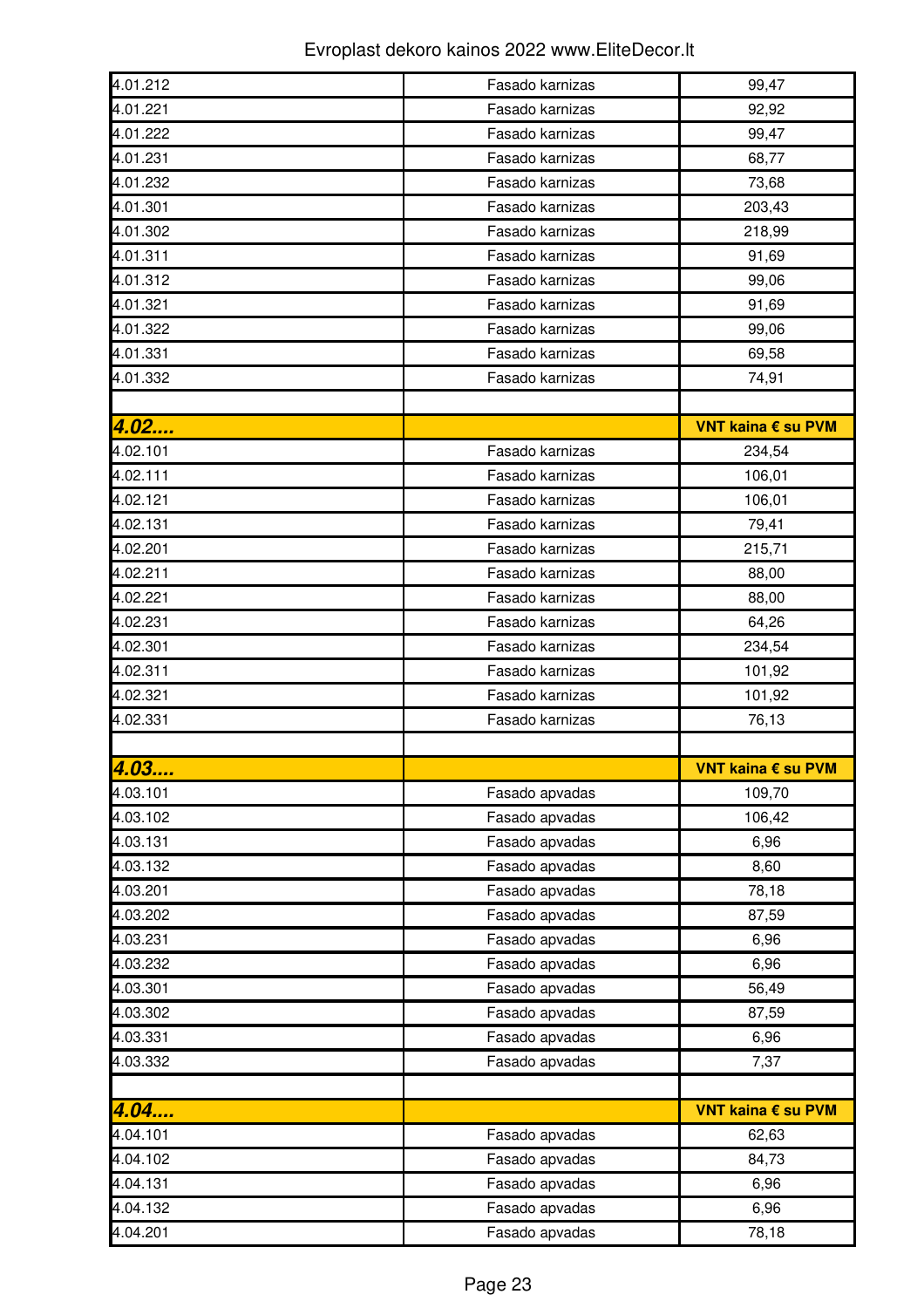| 4.04.202 | Fasado apvadas           | 100,28             |
|----------|--------------------------|--------------------|
| 4.04.231 | Fasado apvadas           | 6,96               |
| 4.04.232 | Fasado apvadas           | 6,96               |
| 4.04.301 | Fasado apvadas           | 59,76              |
| 4.04.302 | Fasado apvadas           | 100,28             |
| 4.04.331 | Fasado apvadas           | 6,96               |
| 4.04.332 | Fasado apvadas           | 6,96               |
|          |                          |                    |
| 4.05     |                          | VNT kaina € su PVM |
| 4.05.101 | Fasado elementas         | 22,51              |
| 4.05.102 | Fasado elementas         | 21,28              |
|          |                          |                    |
| 4.06     |                          | VNT kaina € su PVM |
| 4.06.101 | Fasado elementas         | 12,28              |
|          |                          |                    |
| 4.07     |                          | VNT kaina € su PVM |
| 4.07.101 | Fasado elementas         | 4,09               |
|          |                          |                    |
| 4.08     |                          | VNT kaina € su PVM |
| 4.08.301 | Fasado elementas         | 6,96               |
| 4.08.302 | Fasado elementas         | 4,09               |
|          |                          |                    |
| 4.11     |                          | VNT kaina € su PVM |
| 4.11.101 | Fasado kolonos kapitelis | 92,92              |
| 4.11.102 | Fasado kolonos kapitelis | 154,79             |
| 4.11.301 | Fasado kolonos kapitelis | 117,07             |
| 4.11.302 | Fasado kolonos kapitelis | 319,93             |
| 4.11.201 | Fasado kolonos kapitelis | 82,68              |
| 4.11.202 | Fasado kolonos kapitelis | 216,56             |
|          |                          |                    |
| 4.12     |                          | VNT kaina € su PVM |
| 4.12.001 | Fasado kolonos fustas    | 151,32             |
| 4.12.002 | Fasado kolonos fustas    | 154,79             |
| 4.12.003 | Fasado kolonos fustas    | 108,08             |
| 4.12.004 | Fasado kolonos fustas    | 150,66             |
| 4.12.005 | Fasado kolonos fustas    | 108,08             |
| 4.12.101 | Fasado kolonos fustas    | 550,13             |
| 4.12.102 | Fasado kolonos fustas    | 343,83             |
| 4.12.201 | Fasado kolonos fustas    | 446,98             |
| 4.12.202 | Fasado kolonos fustas    | 412,60             |
| 4.12.301 | Fasado kolonos fustas    | 343,83             |
|          |                          |                    |
| 4.13     |                          | VNT kaina € su PVM |
| 4.13.001 | Fasado kolonos bazė      | 117,30             |
| 4.13.002 | Fasado kolonos bazė      | 131,10             |
| 4.13.101 | Fasado kolonos bazė      | 96,60              |
| 4.13.301 | Fasado kolonos bazė      | 75,72              |
| 4.13.302 | Fasado kolonos bazė      | 96,60              |
|          |                          |                    |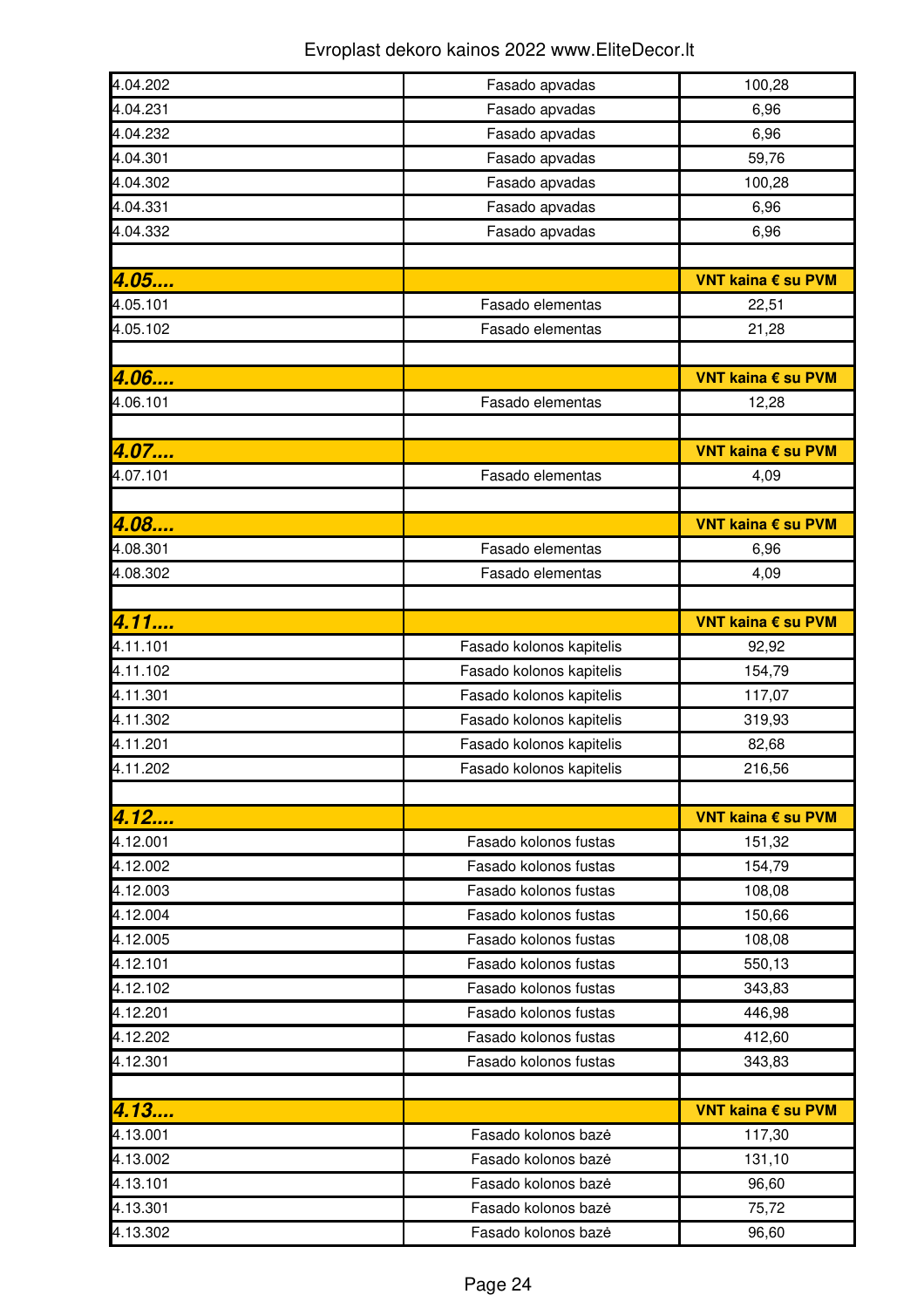| 4.13.201 | Fasado kolonos bazė         | 96,60              |
|----------|-----------------------------|--------------------|
| 4.13.202 | Fasado kolonos bazė         | 68,77              |
|          |                             |                    |
| 4.15     |                             | VNT kaina € su PVM |
| 4.15.101 | Fasado puskolonės kapitelis | 42,57              |
| 4.15.102 | Fasado puskolonės kapitelis | 70,40              |
| 4.15.201 | Fasado puskolonės kapitelis | 37,66              |
| 4.15.202 | Fasado puskolonės kapitelis | 98,24              |
| 4.15.301 | Fasado puskolonės kapitelis | 53,21              |
| 4.15.302 | Fasado puskolonės kapitelis | 147,36             |
|          |                             |                    |
| 4.16     |                             | VNT kaina € su PVM |
| 4.16.001 | Pusinės kolonos fustas      | 68,77              |
| 4.16.002 | Pusinės kolonos fustas      | 70,40              |
| 4.16.003 | Pusinės kolonos fustas      | 49,12              |
| 4.16.004 | Pusinės kolonos fustas      | 68,77              |
| 4.16.005 | Pusinės kolonos fustas      | 49,12              |
| 4.16.101 | Pusinės kolonos fustas      | 250,10             |
| 4.16.102 | Pusinės kolonos fustas      | 156,36             |
| 4.16.201 | Pusinės kolonos fustas      | 203,43             |
| 4.16.202 | Pusinės kolonos fustas      | 187,88             |
| 4.16.301 | Pusinės kolonos fustas      | 156,36             |
|          |                             |                    |
| 4.17     |                             | VNT kaina € su PVM |
| 4.17.001 | Fasado puskolonės bazė      | 53,21              |
| 4.17.002 | Fasado puskolonės bazė      | 59,76              |
| 4.17.101 | Fasado puskolonės bazė      | 43,80              |
| 4.17.201 | Fasado puskolonės bazė      | 43,80              |
| 4.17.202 | Fasado puskolonės bazė      | 31,52              |
| 4.17.301 | Fasado puskolonės bazė      | 34,38              |
| 4.17.302 | Fasado puskolonės bazė      | 43,80              |
|          |                             |                    |
| 4.21     |                             | VNT kaina € su PVM |
| 4.21.101 | Fasado piliastro kapitelis  | 33,16              |
| 4.21.201 | Fasado piliastro kapitelis  | 33,16              |
| 4.21.301 |                             |                    |
|          | Fasado piliastro kapitelis  | 47,07              |
|          |                             |                    |
| 4.22     |                             | VNT kaina € su PVM |
| 4.22.101 | Fasado poliastro liemuo     | 156,36             |
| 4.22.102 | Fasado poliastro liemuo     | 140,81             |
| 4.22.201 | Fasado poliastro liemuo     | 140,81             |
| 4.22.202 | Fasado poliastro liemuo     | 140,81             |
| 4.22.301 | Fasado poliastro liemuo     | 144,08             |
| 4.22.302 | Fasado poliastro liemuo     | 125,25             |
|          |                             |                    |
| 4.23     |                             | VNT kaina € su PVM |
| 4.23.101 | Fasado piliastro bazė       | 33,16              |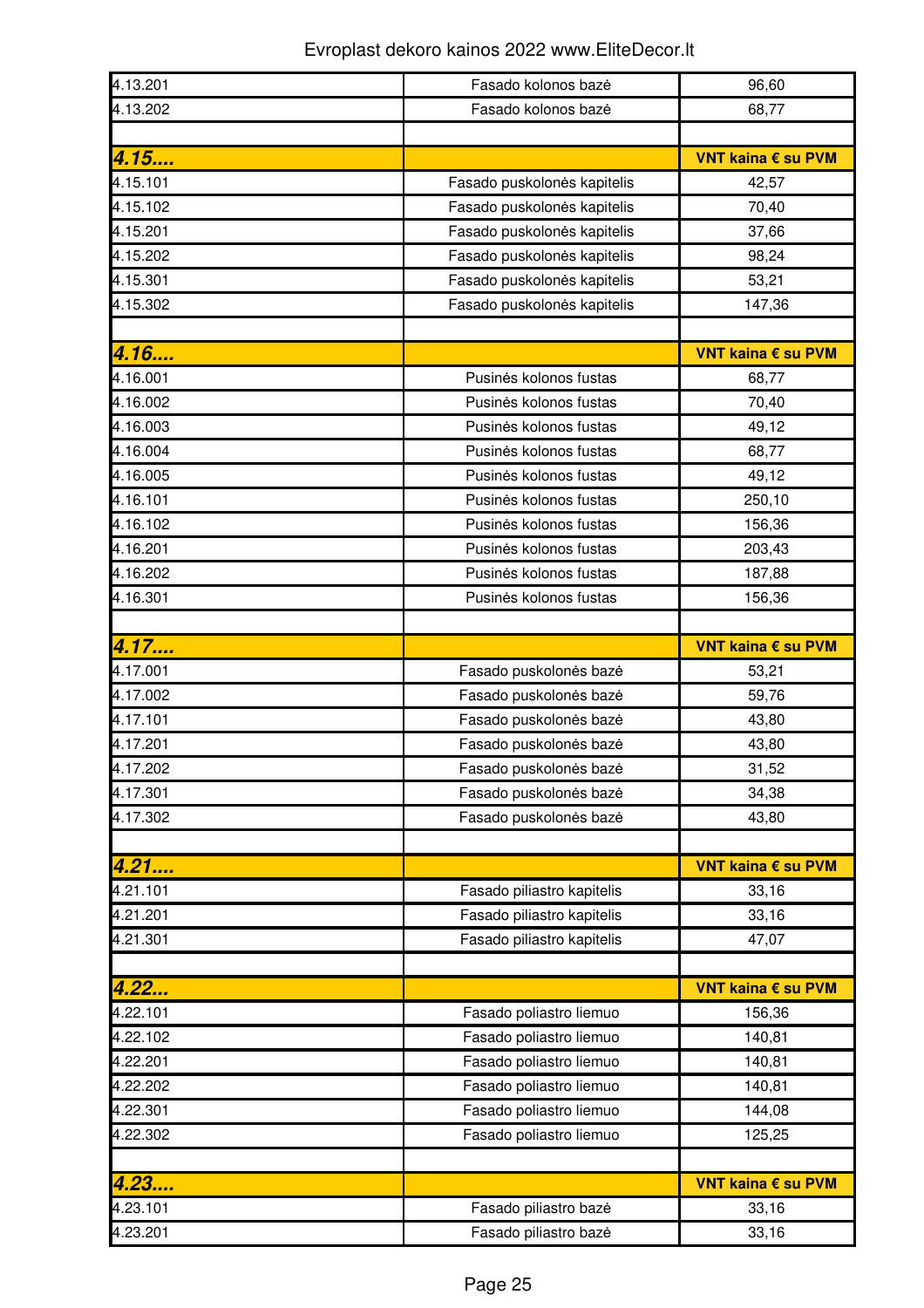| 4.23.301 | Fasado piliastro baze      | 33,16              |
|----------|----------------------------|--------------------|
|          |                            |                    |
| 4.31     |                            | VNT kaina € su PVM |
| 4.31.101 | Karnizo kampinis elementas | 243,96             |
| 4.31.111 | Karnizo kampinis elementas | 110,11             |
| 4.31.121 | Karnizo kampinis elementas | 110,11             |
| 4.31.131 | Karnizo kampinis elementas | 83,50              |
| 4.31.201 | Karnizo kampinis elementas | 156,36             |
| 4.31.202 | Karnizo kampinis elementas | 171,91             |
| 4.31.211 | Karnizo kampinis elementas | 60,58              |
| 4.31.212 | Karnizo kampinis elementas | 66,31              |
| 4.31.221 | Karnizo kampinis elementas | 60,58              |
| 4.31.222 | Karnizo kampinis elementas | 66,31              |
| 4.31.231 | Karnizo kampinis elementas | 43,39              |
| 4.31.232 | Karnizo kampinis elementas | 47,48              |
| 4.31.301 | Karnizo kampinis elementas | 187,88             |
| 4.31.302 | Karnizo kampinis elementas | 156,36             |
| 4.31.311 | Karnizo kampinis elementas | 74,50              |
| 4.31.312 | Karnizo kampinis elementas | 62,22              |
| 4.31.321 | Karnizo kampinis elementas | 74,50              |
| 4.31.322 | Karnizo kampinis elementas | 62,22              |
| 4.31.331 | Karnizo kampinis elementas | 54,03              |
| 4.31.332 | Karnizo kampinis elementas | 45,03              |
|          |                            |                    |
| 4.32     |                            | VNT kaina € su PVM |
| 4.32.101 | Karnizo kampinis elementas | 125,25             |
| 4.32.111 | Karnizo kampinis elementas | 41,34              |
| 4.32.121 | Karnizo kampinis elementas | 41,34              |
| 4.32.131 | Karnizo kampinis elementas | 27,83              |
| 4.32.201 | Karnizo kampinis elementas | 156,36             |
| 4.32.202 | Karnizo kampinis elementas | 156,36             |
| 4.32.211 | Karnizo kampinis elementas | 50,76              |
| 4.32.212 | Karnizo kampinis elementas | 50,76              |
| 4.32.221 | Karnizo kampinis elementas | 50,76              |
| 4.32.222 | Karnizo kampinis elementas | 50,76              |
| 4.32.231 | Karnizo kampinis elementas | 33,56              |
| 4.32.232 | Karnizo kampinis elementas | 33,56              |
| 4.32.301 | Karnizo kampinis elementas | 156,36             |
| 4.32.302 | Karnizo kampinis elementas | 144,08             |
| 4.32.311 | Karnizo kampinis elementas | 52,80              |
| 4.32.312 | Karnizo kampinis elementas | 48,30              |
| 4.32.321 | Karnizo kampinis elementas | 52,80              |
| 4.32.322 | Karnizo kampinis elementas | 48,30              |
| 4.32.331 | Karnizo kampinis elementas | 35,61              |
| 4.32.332 | Karnizo kampinis elementas | 32,75              |
|          |                            |                    |
| 4.33     |                            | VNT kaina € su PVM |
| 4.33.101 | Fasado apvadas             | 94,14              |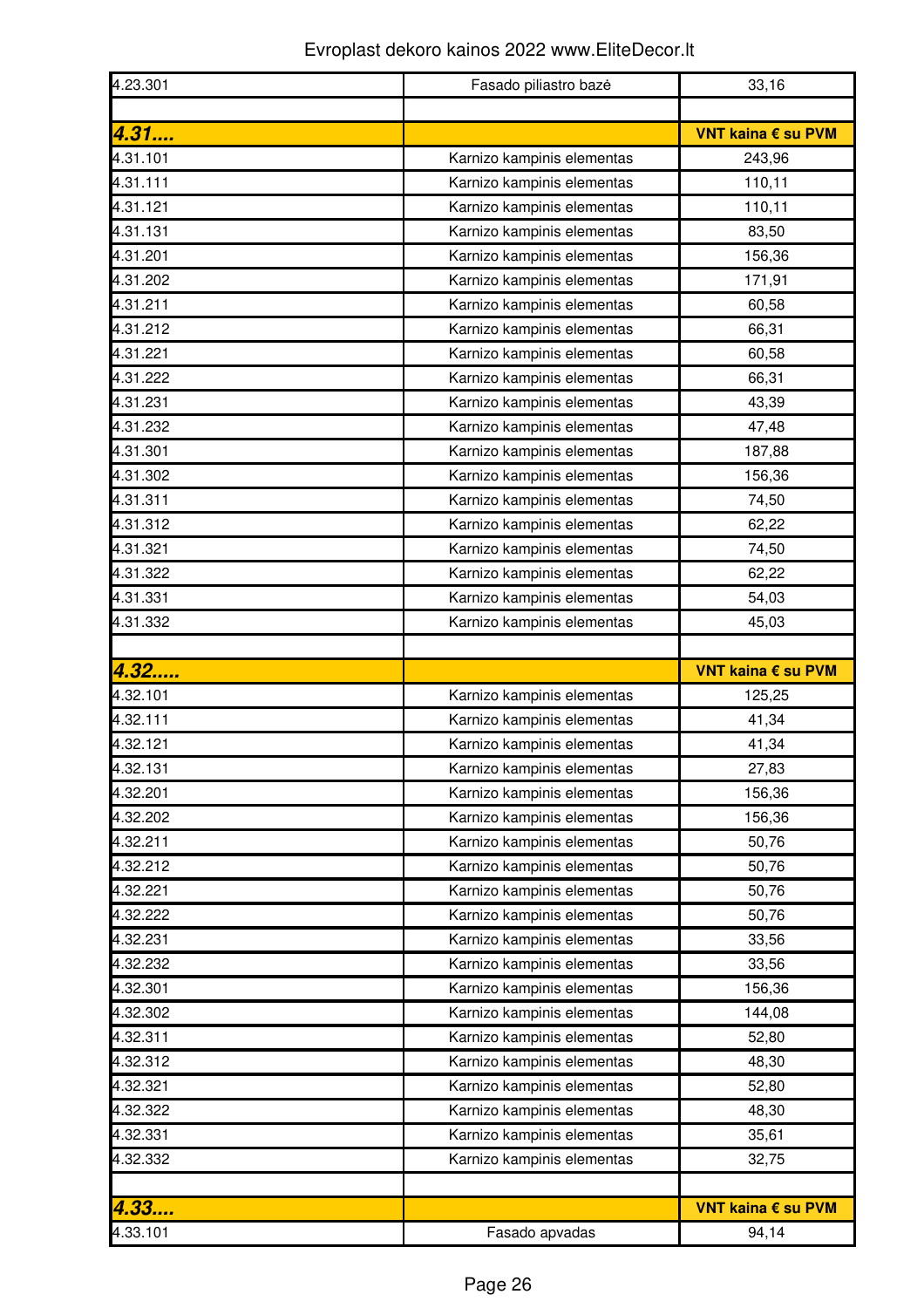| 4.33.102 | Fasado apvadas         | 47,07              |
|----------|------------------------|--------------------|
| 4.33.131 | Fasado apvadas         | 9,82               |
| 4.33.132 | Fasado apvadas         | 6,96               |
| 4.33.201 | Fasado apvadas         | 109,70             |
| 4.33.202 | Fasado apvadas         | 59,76              |
| 4.33.231 | Fasado apvadas         | 9,82               |
| 4.33.232 | Fasado apvadas         | 6,96               |
| 4.33.301 | Fasado apvadas         | 56,49              |
| 4.33.302 | Fasado apvadas         | 47,07              |
| 4.33.331 | Fasado apvadas         | 6,96               |
| 4.33.332 | Fasado apvadas         | 6,96               |
|          |                        |                    |
| 4.34     |                        | VNT kaina € su PVM |
| 4.34.101 | Fasado apvadas         | 94,14              |
| 4.34.102 | Fasado apvadas         | 56,49              |
| 4.34.131 | Fasado apvadas         | 11,46              |
| 4.34.132 | Fasado apvadas         | 6,96               |
| 4.34.201 | Fasado apvadas         | 72,04              |
| 4.34.202 | Fasado apvadas         | 62,63              |
| 4.34.231 | Fasado apvadas         | 9,01               |
| 4.34.232 | Fasado apvadas         | 6,96               |
| 4.34.301 | Fasado apvadas         | 78,18              |
| 4.34.302 | Fasado apvadas         | 56,49              |
| 4.34.331 | Fasado apvadas         | 9,01               |
| 4.34.332 | Fasado apvadas         | 6,96               |
|          |                        |                    |
| 4.35     |                        | VNT kaina € su PVM |
| 4.35.101 | Fasado elementas       | 8,19               |
| 4.35.102 | Fasado elementas       | 6,55               |
|          |                        |                    |
| 4.36     |                        | VNT kaina € su PVM |
| 4.36.101 | Fasado elementas       | 5,73               |
|          |                        |                    |
| 4.37     |                        | VNT kaina € su PVM |
| 4.37.101 | Fasado elementas       | 4,09               |
|          |                        |                    |
| 4.38     |                        | VNT kaina € su PVM |
| 4.38.301 | Fasado elementas       | 4,09               |
| 4.38.302 | Fasado elementas       | 4,09               |
|          |                        |                    |
| 4.41     |                        | VNT kaina € su PVM |
| 4.41.101 | Kolonos kapitelis      | 54,85              |
| 4.41.201 | Kolonos kapitelis      | 36,43              |
| 4.41.301 | Kolonos kapitelis      | 41,34              |
|          |                        |                    |
| 4.42     |                        | VNT kaina € su PVM |
| 4.42.101 | Fasado kolonos stiebas | 151,45             |
| 4.42.201 | Fasado kolonos stiebas | 124,02             |
|          |                        |                    |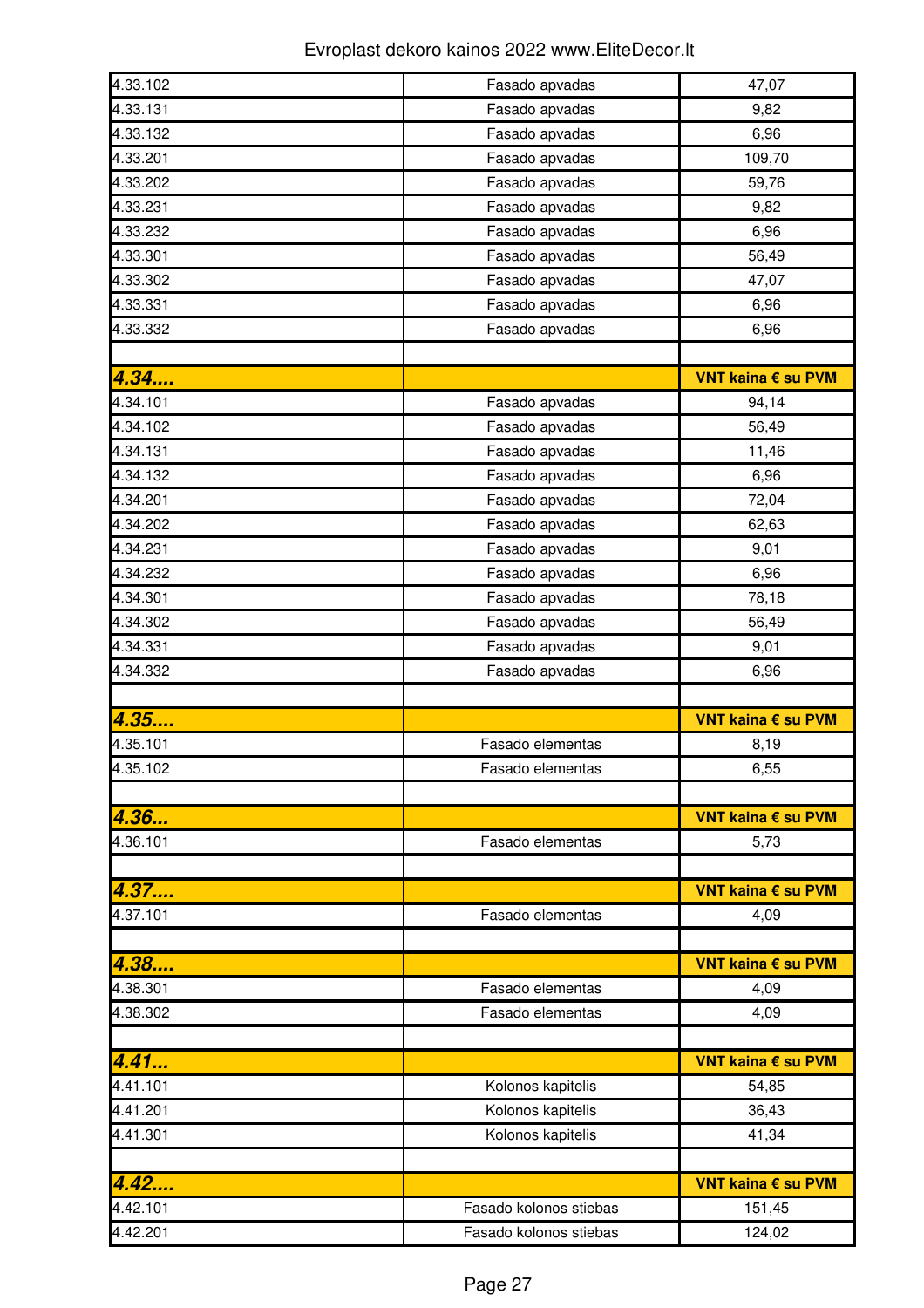| 4.42.301 | Fasado kolonos stiebas | 103,15             |
|----------|------------------------|--------------------|
|          |                        |                    |
| 4.43     |                        | VNT kaina € su PVM |
| 4.43.101 | Kolonos bazė           | 39,29              |
| 4.43.201 | Kolonos bazė           | 36,43              |
| 4.43.202 | Kolonos bazė           | 41,34              |
| 4.43.301 | Kolonos bazė           | 41,34              |
| 4.43.302 | Kolonos bazė           | 41,34              |
|          |                        |                    |
| 4.45     |                        | VNT kaina € su PVM |
| 4.45.101 | Puskolonės kapitelis   | 24,97              |
| 4.45.201 | Puskolonės kapitelis   | 16,78              |
| 4.45.301 | Puskolonės kapitelis   | 18,83              |
| 4.46     |                        | VNT kaina € su PVM |
| 4.46.101 | Puskolonės stebas      | 68,77              |
| 4.46.201 | Puskolonės stebas      | 56,49              |
| 4.46.301 | Puskolonės stebas      | 47,07              |
|          |                        |                    |
| 4.47     |                        | VNT kaina € su PVM |
| 4.47.101 | Puskolonės bazė        | 18,01              |
| 4.47.201 | Puskolonės bazė        | 16,78              |
| 4.47.301 | Puskolonės bazė        | 18,83              |
| 4.47.302 | Puskolonės bazė        | 18,83              |
| 4.47.202 | Puskolonės bazė        | 18,83              |
|          |                        |                    |
| 4.51     |                        | VNT kaina € su PVM |
| 4.51.101 | Piliastro kapitelis    | 14,33              |
| 4.51.201 | Piliastro kapitelis    | 14,33              |
| 4.51.301 | Piliastro kapitelis    | 18,83              |
|          |                        |                    |
| 4.52     |                        | VNT kaina € su PVM |
| 4.52.101 | Piliastro stiebas      | 62,63              |
| 4.52.102 | Piliastro stiebas      | 62,63              |
| 4.52.201 | Piliastro stiebas      | 62,63              |
| 4.52.202 | Piliastro stiebas      | 75,32              |
| 4.52.301 | Piliastro stiebas      | 47,07              |
| 4.52.302 | Piliastro stiebas      | 37,66              |
|          |                        |                    |
| 4.53     |                        | VNT kaina € su PVM |
| 4.53.101 | Piliastro bazė         | 14,33              |
| 4.53.201 | Piliastro bazė         | 16,78              |
| 4.53.301 | Piliastro bazė         | 11,87              |
| 4.53.302 | Piliastro bazė         | 11,87              |
|          |                        |                    |
| 4.71     |                        | VNT kaina € su PVM |
| 4.71.101 | Turėklų elementas      | 47,07              |
| 4.71.111 | Turėklų elementas      | 31,52              |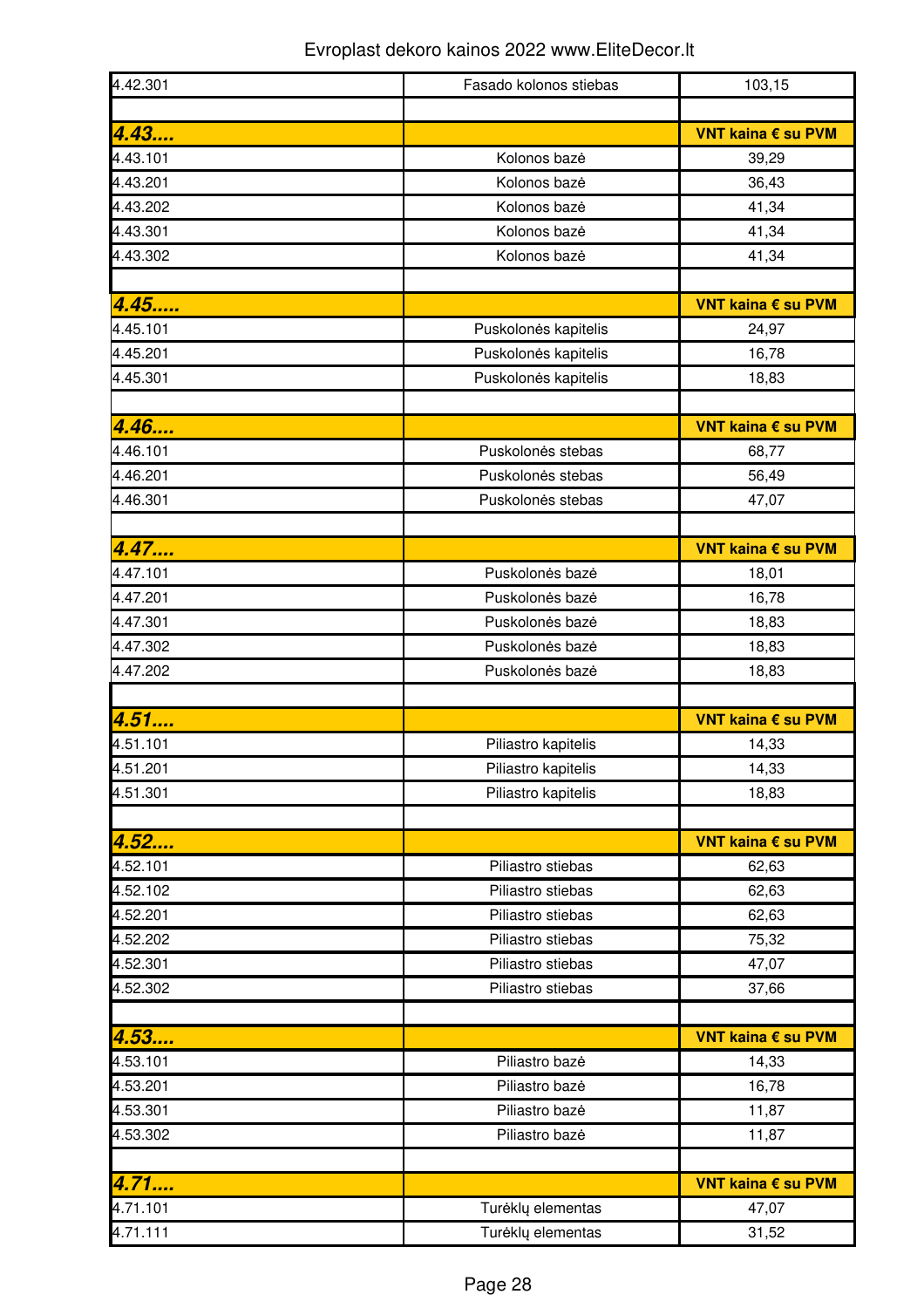| 4.71.201 | Turėklų elementas        | 40,93              |
|----------|--------------------------|--------------------|
| 4.71.211 | Turėklų elementas        | 25,38              |
| 4.72.101 | Turėklų elementas        | 228,40             |
| 4.72.111 | Turėklų elementas        | 140,81             |
| 4.72.201 | Turėklų elementas        | 203,43             |
| 4.72.211 | Turėklų elementas        | 121,98             |
|          |                          |                    |
| 4.73     |                          | VNT kaina € su PVM |
| 4.73.101 | Turėklų elementas        | 20,47              |
| 4.73.111 | Turėklų elementas        | 12,69              |
| 4.73.201 | Turėklų elementas        | 15,96              |
| 4.73.211 | Turėklų elementas        | 9,41               |
|          |                          |                    |
| 4.74     |                          | VNT kaina € su PVM |
| 4.74.101 | Turėklų elementas        | 266,06             |
| 4.74.111 | Turėklų elementas        | 156,36             |
| 4.74.201 | Turėklų elementas        | 218,99             |
| 4.74.211 | Turėklų elementas        | 131,39             |
|          |                          |                    |
| 4.75     |                          | VNT kaina € su PVM |
| 4.75.101 | Turėklų elementas        | 156,36             |
| 4.75.111 | Turėklų elementas        | 94,14              |
| 4.75.201 | Turėklų elementas        | 125,25             |
| 4.75.211 | Turėklų elementas        | 75,32              |
|          |                          |                    |
| 4.76     |                          | VNT kaina € su PVM |
| 4.76.101 | Turėklų elementas        | 25,38              |
| 4.76.111 | Turėklų elementas        | 15,96              |
| 4.76.201 |                          |                    |
|          |                          |                    |
|          | Turėklų elementas        | 14,33              |
| 4.76.211 | Turėklų elementas        | 9,41               |
|          |                          |                    |
| 4.77     |                          | VNT kaina € su PVM |
| 4.77.101 | Turėklų elementas        | 25,38              |
| 4.77.201 | Turėklų elementas        | 20,47              |
| 4.78.101 | Turėklų elementas        | 14,33              |
| 4.79.101 | Turėklų elementas        | 22,10              |
|          |                          |                    |
| 4.81     |                          | VNT kaina € su PVM |
| 4.81.001 | Fasado sieninis karnizas | 115,84             |
| 4.81.002 | Fasado sieninis karnizas | 140,81             |
| 4.81.011 | Fasado sieninis karnizas | 25,79              |
| 4.81.012 | Fasado sieninis karnizas | 32,75              |
| 4.81.021 | Fasado sieninis karnizas | 25,79              |
| 4.81.022 | Fasado sieninis karnizas | 32,75              |
| 4.81.031 | Fasado sieninis karnizas | 13,10              |
| 4.81.032 | Fasado sieninis karnizas | 17,19              |
| 4.82     |                          |                    |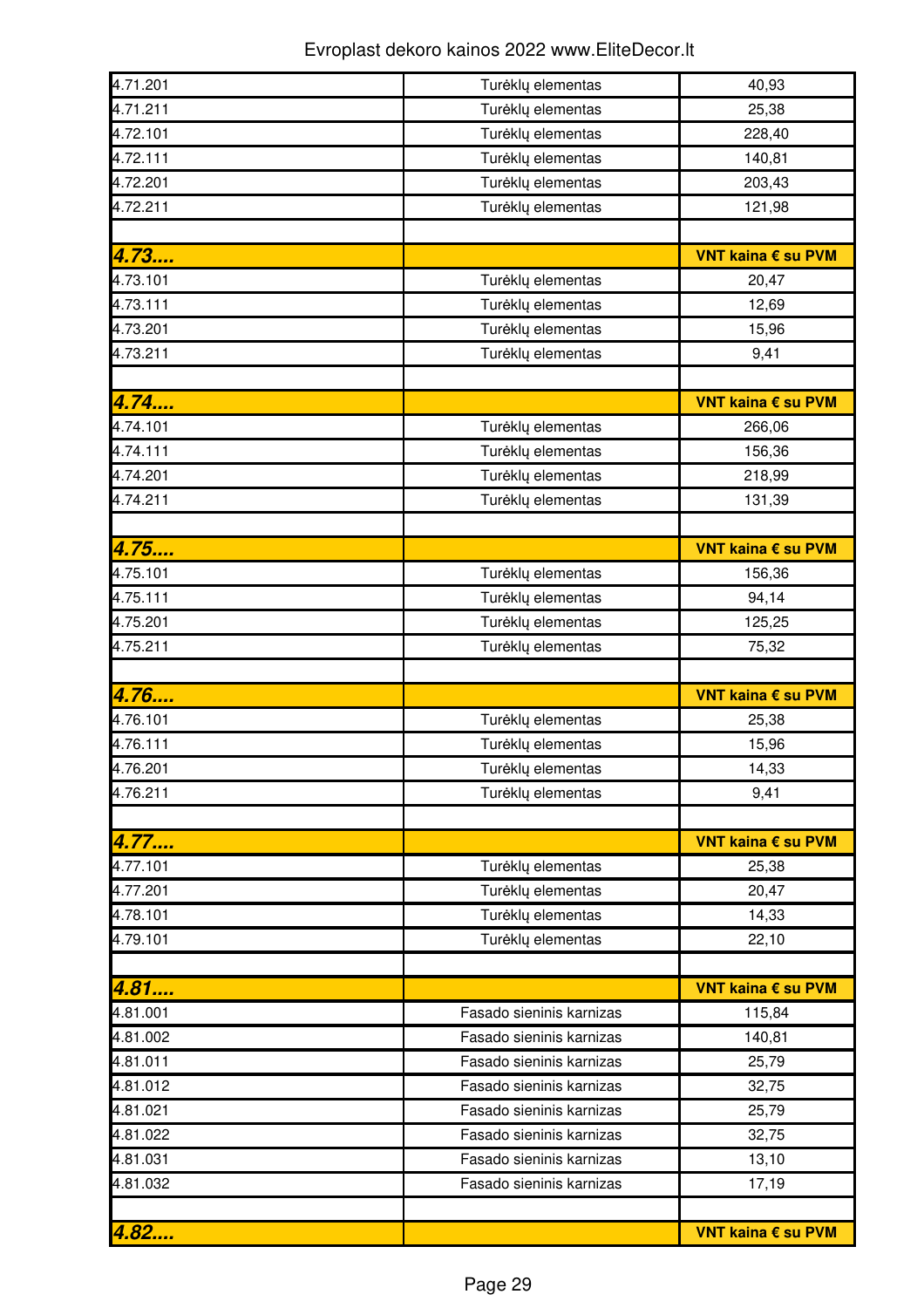| 4.82.001             | Fasado sieninis karnizas                         | 94,14              |
|----------------------|--------------------------------------------------|--------------------|
| 4.82.002             | Fasado sieninis karnizas                         | 62,63              |
| 4.82.003             | Fasado sieninis karnizas                         | 62,63              |
| 4.82.031             | Fasado sieninis karnizas                         | 9,01               |
| 4.82.032             | Fasado sieninis karnizas                         | 7,03               |
| 4.82.033             | Fasado sieninis karnizas                         | 7,03               |
| 4.82.101             | Fasado sieninis karnizas                         | 45,43              |
| 4.82.131             | Fasado sieninis karnizas                         | 7,03               |
| 4.82.201             | Fasado sieninis karnizas                         | 47,07              |
| 4.82.202             | Fasado sieninis karnizas                         | 47,07              |
| 4.82.231             | Fasado sieninis karnizas                         | 7,03               |
| 4.82.232             | Fasado sieninis karnizas                         | 7,03               |
| 4.82.301             | Fasado sieninis karnizas                         | 47,07              |
| 4.82.302             | Fasado sieninis karnizas                         | 47,07              |
| 4.82.331             | Fasado sieninis karnizas                         | 7,03               |
| 4.82.332             | Fasado sieninis karnizas                         | 7,03               |
|                      |                                                  |                    |
| 4.83                 |                                                  | VNT kaina € su PVM |
| 4.83.002             | Piliastro bazės atrama                           | 11,46              |
| 4.83.003             | Piliastro bazės atrama                           | 9,41               |
| 4.83.101             | Piliastro bazės atrama                           | 50,35              |
| 4.83.102             | Piliastro bazės atrama                           | 30,70              |
| 4.83.201             | Piliastro bazės atrama                           | 34,38              |
| 4.83.202             | Piliastro bazės atrama                           | 35,20              |
|                      |                                                  |                    |
| 4.83.301             |                                                  |                    |
|                      | Piliastro bazės atrama<br>Piliastro bazės atrama | 31,52              |
| 4.83.302             |                                                  | 28,24              |
|                      |                                                  | VNT kaina € su PVM |
| 4.84<br>4.84.001     | Fasado lango apvadas                             |                    |
| 4.84.002             |                                                  | 78,18<br>67,54     |
| 4.84.003             | Fasado lango apvadas                             |                    |
| 4.84.004             | Fasado lango apvadas                             | 51,98<br>42,57     |
| 4.84.005             | Fasado lango apvadas                             |                    |
| 4.84.006             | Fasado lango apvadas                             | 32,75              |
|                      | Fasado lango apvadas                             | 65,52              |
| 4.84.051             | Fasado lango apvadas                             | 81,45              |
| 4.84.052<br>4.84.053 | Fasado lango apvadas                             | 64,67<br>49,12     |
|                      | Fasado lango apvadas                             |                    |
|                      |                                                  | VNT kaina € su PVM |
| 4.85<br>4.85.001     |                                                  | 21,28              |
| 4.85.002             | Spyna<br>Spyna                                   | 18,83              |
| 4.85.003             |                                                  | 18,83              |
| 4.85.004             | Spyna                                            | 19,72              |
|                      | Spyna                                            |                    |
| 4.85.005             | Spyna                                            | 26,89              |
|                      |                                                  |                    |
| 4.86                 |                                                  | VNT kaina € su PVM |
| 4.86.001<br>4.86.002 | Rustas<br>Rustas                                 | 34,38<br>22,10     |